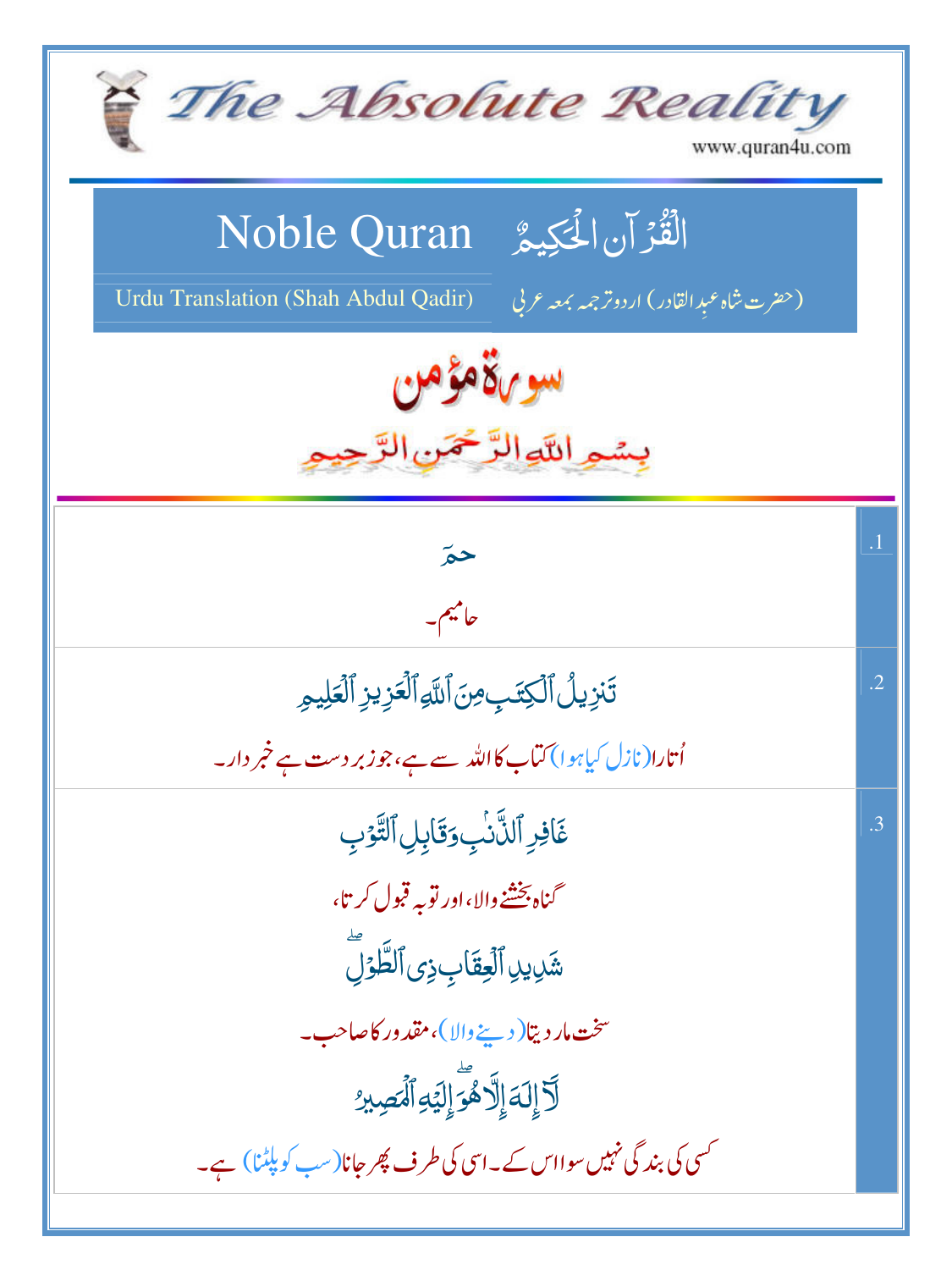| مَايُجَلِلُ فِيَءَايَتِ ٱللَّهِ إِلَّا ٱلَّذِينَ كَفَرُواْ                                          |    |
|-----------------------------------------------------------------------------------------------------|----|
| وہی جھگڑتے <del>ہ</del> یں اللہ کی باتوں میں جو منکر ہیں،                                           |    |
| فَلَايَغُرُ مَاتَ تَقَلُّهُ هُ فِى ٱلْبِلَىٰ                                                        |    |
| سوتُونہ بہک اس پر کہ چلتے پھرتے ہیں شہر وں میں۔                                                     |    |
| ڪَنَّابَتۡ قَبۡلَهُمۡ قَوۡمُ نُوحٖوَٱلۡأَخۡزَابُ مِنۡ بَعۡلِهِمۡ                                    |    |
| حیٹلا چکے ہیں ان سے پہلے قوم نوح کی اور کتنے فرقے ان سے پیچھے۔                                      |    |
| ۅؘۿؠۜ۠ؾؙڴڵ۠ؗٲ۠ؗ۠ڡؐڐؚؚڹؚڒ <i>ۺ</i> ۅۿؚؽٙڶۣؾٲۜڂٛۮؙۅۨؖ۠ڴ                                               |    |
| اور ارادہ کیاہر اُمّت نے اپنے رسول پر کہ اسکو پکڑ ( <sup>گ</sup> ر فیّار <i>کر</i> ) لیں،           |    |
| 5جَدَالُواً بِٱلْبَطِلِ لِيُدۡ حِضُواۡ بِهِ ٱلۡخَنَّ فَأَخَذَٰنَّهُمۡ                               |    |
| اور لانے لگے جھوٹ، جھگڑے کہ اس سے ڈگائیں( نیچاکریں)سچادین، پھر میں نے ان کو پکڑا،                   |    |
| فَكَيْفَ <i>كَأنَ عِق</i> َابِ                                                                      |    |
| توکيسی <i>ہ</i> وئی مير ي سزاديني؟                                                                  |    |
| وَكَنَا لِكَ حَقَّتْ كَلِمَتْ رَبِّكَ عَلَى ٱلَّذِينَ كَفَرُوَٱ أَنَّهُمْ أَصْحَبُ ٱلنَّارِ         | .6 |
| اور ویسے ہی ٹھیک (چٓ)ہو چکی بات تیرے رب کی منکر وں پر، کہ بیہ ہیں دوزخ والے۔                        |    |
| ٱلَّٰٓزِينَ يَحۡمِلُونَ ٱلۡعَزۡشَ وَمَنۡ حَوۡلَهٗ يُسَبِّحُونَ بِحَمۡلِ ۚ رَبِّهِ حۡ                |    |
| جولوگ اٹھار ہے ہیں عرش اور جو اسکے (ارد ) گر د ہیں، پاکی بولتے (تسبیح کرتے ) ہیں اپنے رب کی خوبیاں، |    |
|                                                                                                     |    |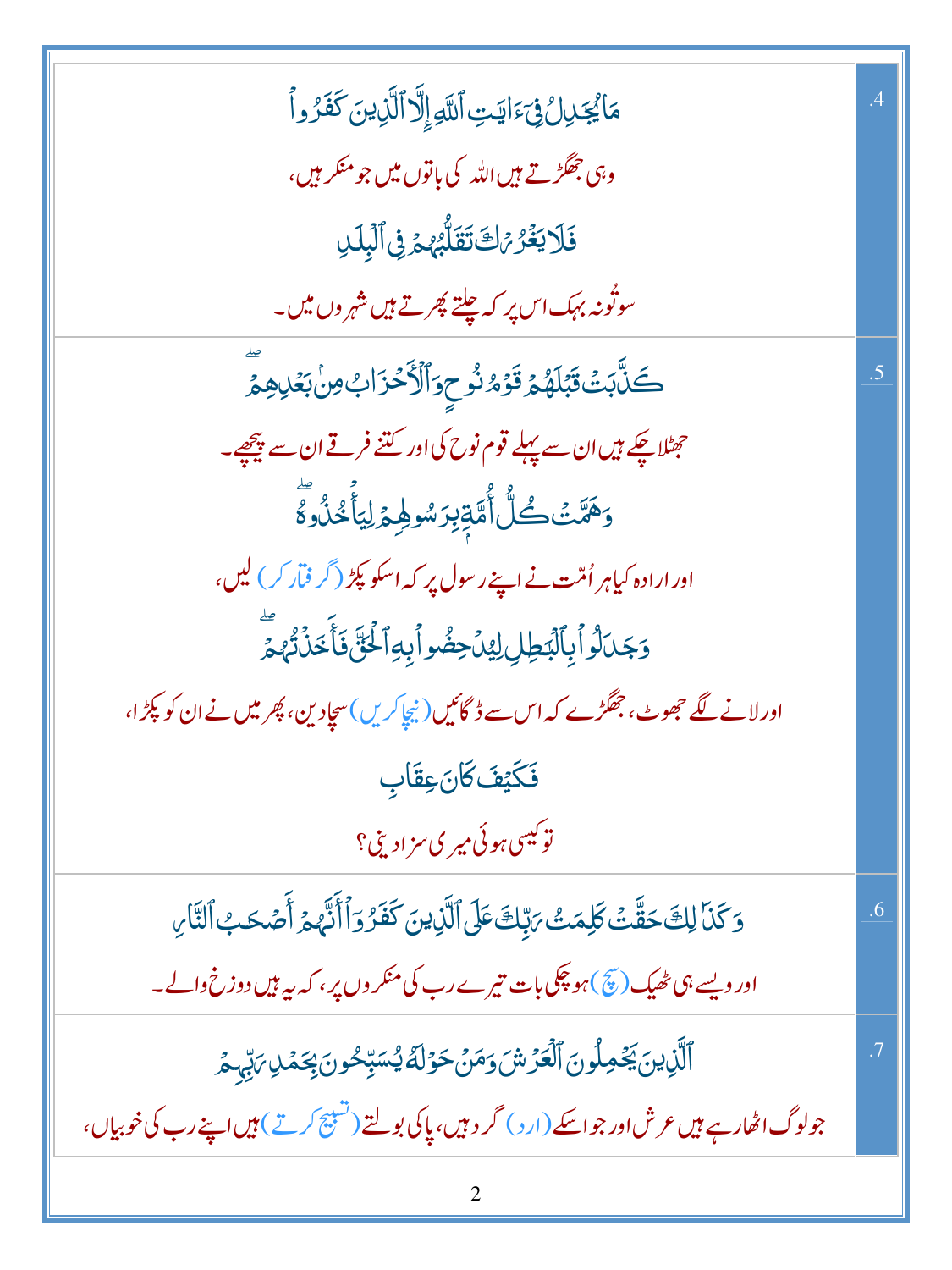| <u>ۅ</u> ێۏٙٛڡؚڹؙۅڽؘۨۨۑؚۜڢٷؾۺ <del>ؾؘۼ</del> ۫ڣؚڒ۠ۄڹڶۣڷڶڕ۬ؠڹؘٵؚڡٙڹ۠ۅٲ                                                             |                |
|-----------------------------------------------------------------------------------------------------------------------------------|----------------|
| اور اس پر یقین رکھتے ہیں،اور گناہ بخشواتے ایمان والوں کے۔                                                                         |                |
| ٙ؆ڹۜڹؘٵۅؘڛڠؾؘڂڴڶۺؘ۬؏ؚ؆ٙڂمؘڐؘۊٷڷڡٙٵ                                                                                                |                |
| اے رب ہمارے ہر چیز سائی ہے تیری مہر (رحمت) میں اور خبر (علم)میں،                                                                  |                |
| فَأَغۡفِرۡ لِلَّذِينَ تَابُواۡ وَٱتَّبَعُواۡسَبِيلَكَ وَقِهِمۡ عَذَابَٱلۡجَدِمِ                                                   |                |
| سومعاف کر ان کوجو توبہ کریں،اور چلیں تیر <sub>کی</sub> راہ،اور بچاان کو آگ کی مار سے۔                                             |                |
| <i>؆ڹ</i> ۜ۠ڹؘٵۏٲٛٙۮڂؚڵۿ۠ؽ۫ جؘڵٙؾؾڡؘۮۨڹۣٱڵؖڗۣؽ؋ڡؘٮۿۜ۠ٛۿؙ <sub>ۮ</sub> ۏڡؘڹڞڶڂؘڝٛ۫ٵڹٵۧؠؚٟڥۿۥۏٲؘ۠ۯ۫ۊ <sub>ٚ</sub> ڿڥۿۥڣۯڋؙ؆ۣؾ۠ؾؚڥۿۨ | $\overline{8}$ |
| اے رب ہمارے! اور داخل کر ان کو یسنے کے (رہنے والے)  باغوں میں، جن کاوعدہ دیاتونے ان کو،                                           |                |
| اور جو کوئی نیک ہوان کے با <sub>ل</sub> پوں میں اور عور توں میں اور اولا دی <del>ی</del> ں سے (ان کو بھی)۔                        |                |
| إِنَّكَ أَنتَ ٱلْعَزِيزُ ٱلْحَكِيمُ                                                                                               |                |
| <mark>بیثک توہی ہے زبر دست حکمت والا۔</mark>                                                                                      |                |
| وَقِهِمُ ٱلسَّيَّاتِ                                                                                                              | $\overline{0}$ |
| اور بجاان کوبرائیوں سے۔                                                                                                           |                |
| وَمَن تَقِ ٱلسَّيِّاتِ يَوۡمَىٰۭنِ فَقَلۡ مَ حِمۡتَهُ                                                                             |                |
| اور جس کو توبیجائے بر ائیوں سے اس دن،اس پر مہر (رحمت ) کی تونے۔                                                                   |                |
| دَدَ لِكَ هُوَ ٱلْفَوْرُ ٱلْعَظِيمُ                                                                                               |                |
| اور یہ جو ہے یہی ہے بڑی مر ادیانی (کامیابی)۔                                                                                      |                |
| 3                                                                                                                                 |                |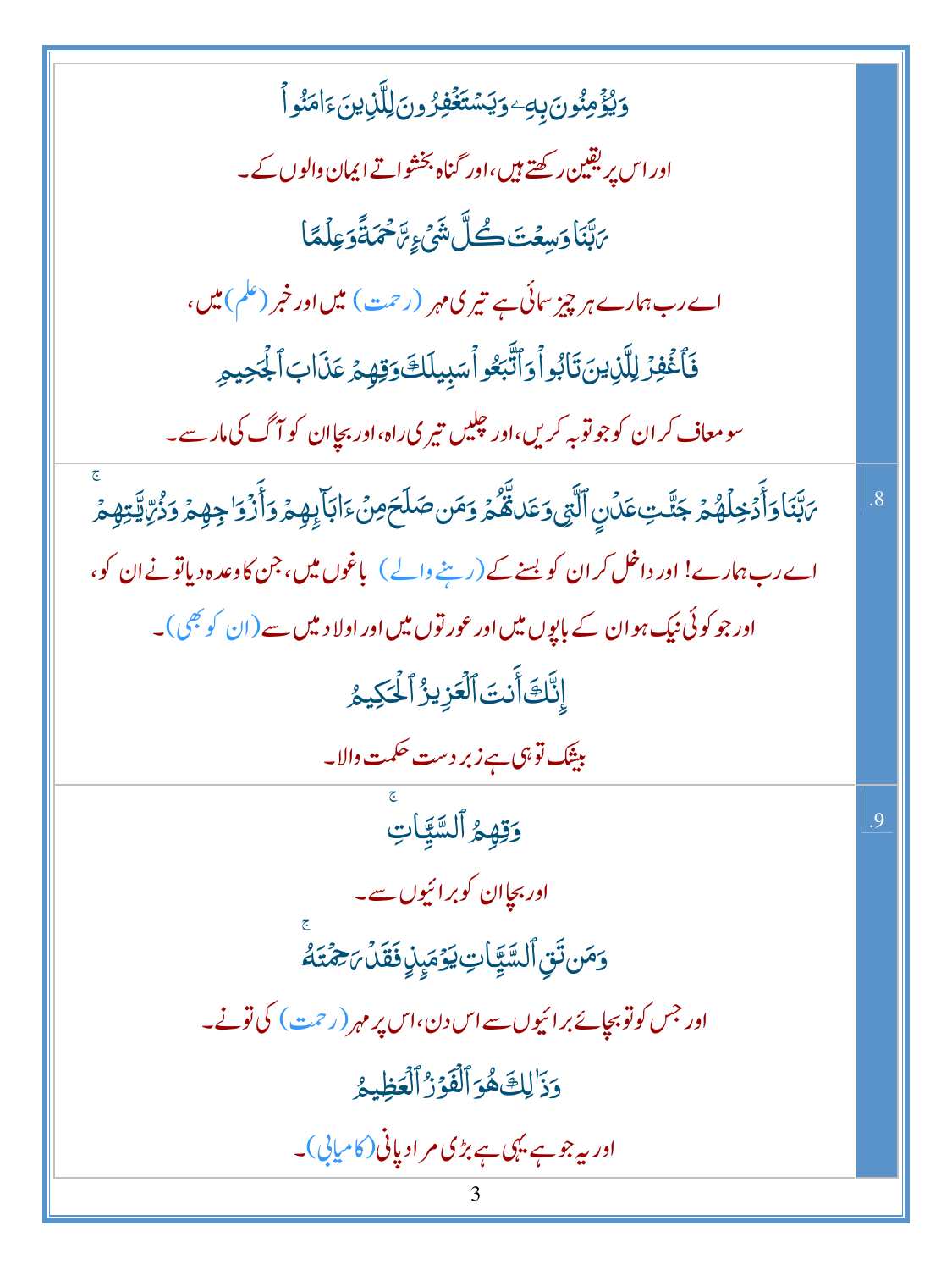| إِنَّ ٱلَّذِينَ كَفَرُواْيُنَادَوُنَ                                                                     | .10 |
|----------------------------------------------------------------------------------------------------------|-----|
| جولوگ منکر <del>ہ</del> یں،ان کو <sub>ل</sub> پکار کر کہیں گے،                                           |     |
| لَمَقَّتُ ٱللَّهِ أَكْبَرُ مِن مَّقَتِكُمۡ أَنفُسَكُمۡ إِذۡتُٰٓلُ عَوۡنَ إِلَى ٱلۡإِيۡمَنِ فَتَكۡفُرُونَ |     |
| اللہ بیز ارہو تا تھازیادہاس سے، کہ تم ہیز ارہوئے ہواپنے جی ( آپ ) سے،                                    |     |
| جس وقت تم کوبلاتے تھے یقین(ایمان)لانے کو، پھر تم منکر ہوتے تھے۔                                          |     |
| قَالُواۡ بَابَّنَاۤ أَمَتَّنَا ٱثۡنَتَيۡنِ وَأَحۡيَيۡنَنَا ٱثۡنَتَيۡنِ                                   |     |
| بولے،اےرب ہمارے! توموت دے چکا،ہم کو دوبار اور زند گی دے چکا دوبار ،                                      |     |
| فَأَعْتَرَفْنَا بِنُذُوبِنَافَهَلِّ إِلَىٰ خُرُوجِ مِّن سَبِيلٍ                                          |     |
| اب ہم قائل ہوئے اپنے گناہوں کے ، پھر اب بھی(کیا) ہے(اس عذاب سے) نکلنے کو کوئی راہ؟                       |     |
| ۮٙ <sup>ٚٳ</sup> ڸػۢ <u>ۄۑؚ</u> ٲۜٮؘ۠ۜڡؖٞٳؚؚۮٙٳۮ؏ؽٲڷڶ <i>ٙ</i> ٷڂٮؘ؋۠ڲٙڡؘۏڎؙ؞ٙؖ                          | .12 |
| یہ تم پر اس واسطے کہ جب کسی نے پکارااللہ کواکیلا، تو تم منکر ہوئے،                                       |     |
| ؘۅٙٳؚڹؽۺؙڗڬۣٙڹٜڡؚۦؾؙ۠ٶٝٙڡؚڹ۠ۅٲٙ                                                                          |     |
| اور جب اسکے ساتھ شریک لکارے تو تم یقین لانے لگے۔                                                         |     |
| فَأَلَّٰئُكُمُ لِلَّهِ ٱلۡعَلِّ ٱلۡكَبِبِرِ                                                              |     |
| اب حکم ( فیصلہ )وہی جو کرے اللہ ،سب سے اوپر بڑا۔                                                         |     |
| 4                                                                                                        |     |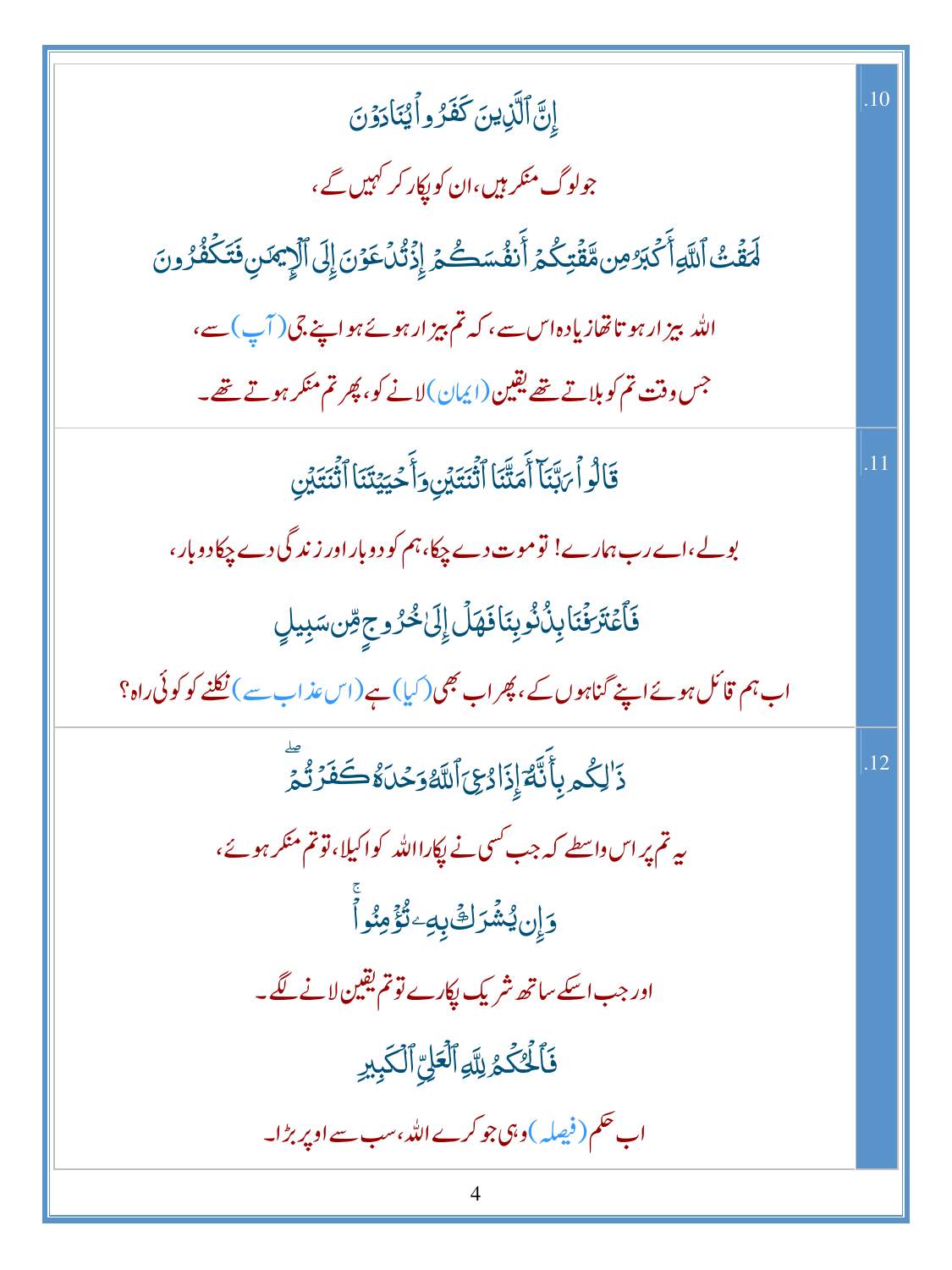| ۿؙۏٱڷۜڕ۬ؠؽ۠ڔؚۑػۢؽٙٵؘؾؾؚؾٷؽڹؘڗؚۨڵڷػۢۄڡؚۜڹؘٲڶڛۜ۠ڡؘٲ <sub>ٷ؆</sub> ؚۯ۬ۊۘٙۜٲ                      |     |
|-----------------------------------------------------------------------------------------------|-----|
| وہی ہے، تم کو د کھاتا ہے اپنی نشانیاں اور اتار تاتمہارے واسطے آسان سے روزی۔                   |     |
| وَمَايَتَنَڪَّرُ إِلَّامَن يُنِيبُ                                                            |     |
| اور سوچ وہی کرے (نصیحت وہی پکڑے) جو رجوع رہتاہو۔                                              |     |
| فَأَدْعُواْ اللَّهَ فُخُلِصِينَ لَهُ الدِّينَ وَلَوْ كَرِةَ الْكَفِرُونَ                      | .14 |
| سو پکارواللہ کو،نر <sub>کی</sub> کر کر ( خالص )اسکے واسطے بند گی،اور پڑے بُرامانیں منکر۔      |     |
| 5فِيعُ ٱللَّهَ جَتِ ذُو ٱلْعَزَّ شِ                                                           | .15 |
| صاحب اُونچے در جوں کا،مالک تخت کا۔                                                            |     |
| ؽڶٙٛقِىٱلرُّوحَ مِنۡ أَمۡرِمِۦعَلَىٰ مَن يَشَآءُ مِنۡ عِبَادِهِۦلِيُننِىٓ يَوۡمَ ٱلتَّلَاقِ   |     |
| اُتار تاہے بھید کی بات اپنے حکم سے جس پر چاہے اپنے بندوں میں کہ وہ ڈرائے ملا قات کے دن (سے )۔ |     |
| <b>ؽۯٙ</b> ۿۿۄڷ۪ڔۯ۠ۅڽؘؖڷٳڲؘؘڠ۬ۿؘ؏ڶڶٲڸٲڡۣڡؚڹ۬ٛۿ۪ؽٙ <sup>ۺ</sup> ۣٙٛۦٚٞ                         | .16 |
| جس دن وہ لوگ نکل کھڑے ہوں گے۔چچپی نہ رہے گی اللہ پر اُن کی کوئی چیز۔                          |     |
| لِّسَ ٱلْمُلَكُ ٱلۡيَوۡمَرَ                                                                   |     |
| <sup>کیس</sup> کاراج ہے اُس دن؟                                                               |     |
| لِلَّهِ ٱلۡوَٰ حِلِ ٱلۡقَمَّاٰ ِ                                                              |     |
| الله کاہے،جواکیلاہے دباؤوالا۔                                                                 |     |
|                                                                                               |     |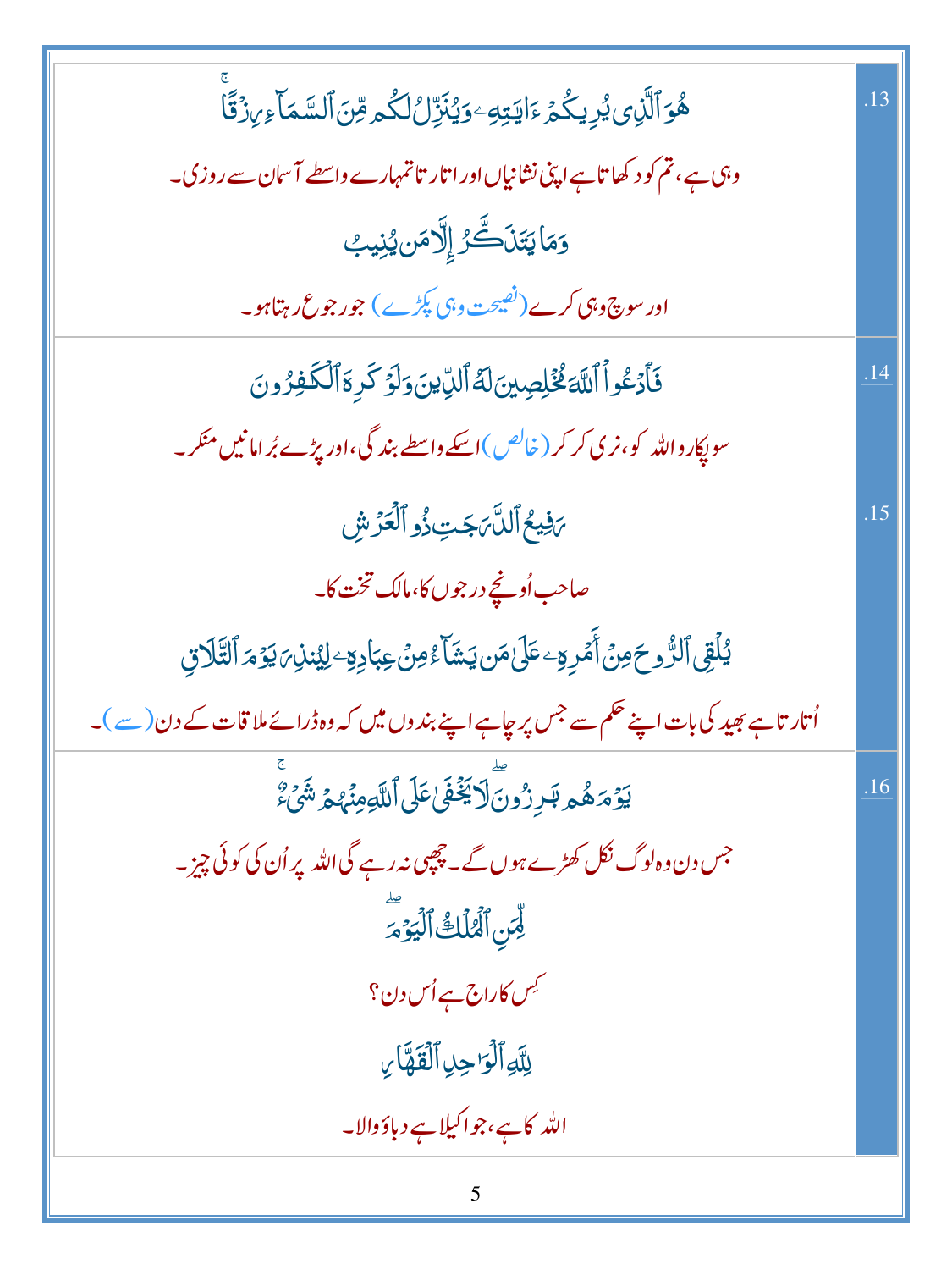| ٱلۡيَوۡمَٱ مُجۡزَىٰ کُلُّ نَفۡسٍ بِمَاكَسَبَتۡ                                                             |     |
|------------------------------------------------------------------------------------------------------------|-----|
| آج بدلہ پائے گاہر جی (متنفس)، حبیبا کمایا۔                                                                 |     |
| لاظُلُمَ ٱلۡيَوۡمَ                                                                                         |     |
| ظلم نہیں آج بیٹک۔                                                                                          |     |
| إِنَّ اَللَّهَسَرِيعُ اَلْحِسَابِ                                                                          |     |
| (بلاشبه)الله ش <mark>اب(حلد) لینے والا ہے حساب۔</mark>                                                     |     |
| وَأَنذِ، هُمَّ يَوْمَ ٱلْأَزِفَةِ إِذِٱلْقُلُوبُ لَدَى ٱلْحَنَّاجِرِ كَظِهِينَ                             | .18 |
| اور خمر سنادے انکواس نز دیک آنے والے دن کی جس وقت دل پہنچیں گے گلوں کو دبار ہے ہوں گے۔                     |     |
| مَالِلظَّلِمِينَ <i>مِنْ حَمِ</i> يمٍ وَلَاشَفِيعِيْطَاعُ                                                  |     |
| کوئی نہیں <sub>گنہگا</sub> روں کا دوست،اور نہ کوئی سفار شی جسکی بات <b>،انی</b> جائے۔                      |     |
| يَعۡلَمُ خَآبِنَةَٱلۡأَعۡيُنِ وَمَا يُّخۡفِى ٱلصُّدُو مُ                                                   | .19 |
| وہ جانتاہے چوری کی نگاہ،اور جو چھپاہے سینوں میں۔                                                           |     |
| <u>ۅ</u> ٲڷڷ <i>ڟ</i> ؿڡۨٞ۬ڞؚؽڔؚٲڂؙۘڹۣۨۧؖۄؘٲڶۜۧۯؚؠڹؘؾؘۮٮ۠ٶڹ؈ۯۅڹ <i>ڢ</i> ٵڒؾڡؘٞۛڞؙۅڹڹؚۺؘ <sub>ٛؽٙ؏</sub> ؚ | .20 |
| اور اللہ چکا تا( فیصلہ کر تا)ہے انصاف۔اور جن کو پکارتے ہیں اسکے سوا، نہیں چکاتے ( فیصلہ کرتے ) ہیں کچھ۔    |     |
| إِنَّ اللَّهَ هُوَ ٱلسَّمِيعُ ٱلۡبَصِبِرُ                                                                  |     |
| بیثک اللہ جو ہے وہی ہے سن <mark>ا</mark> د کچھآ۔                                                           |     |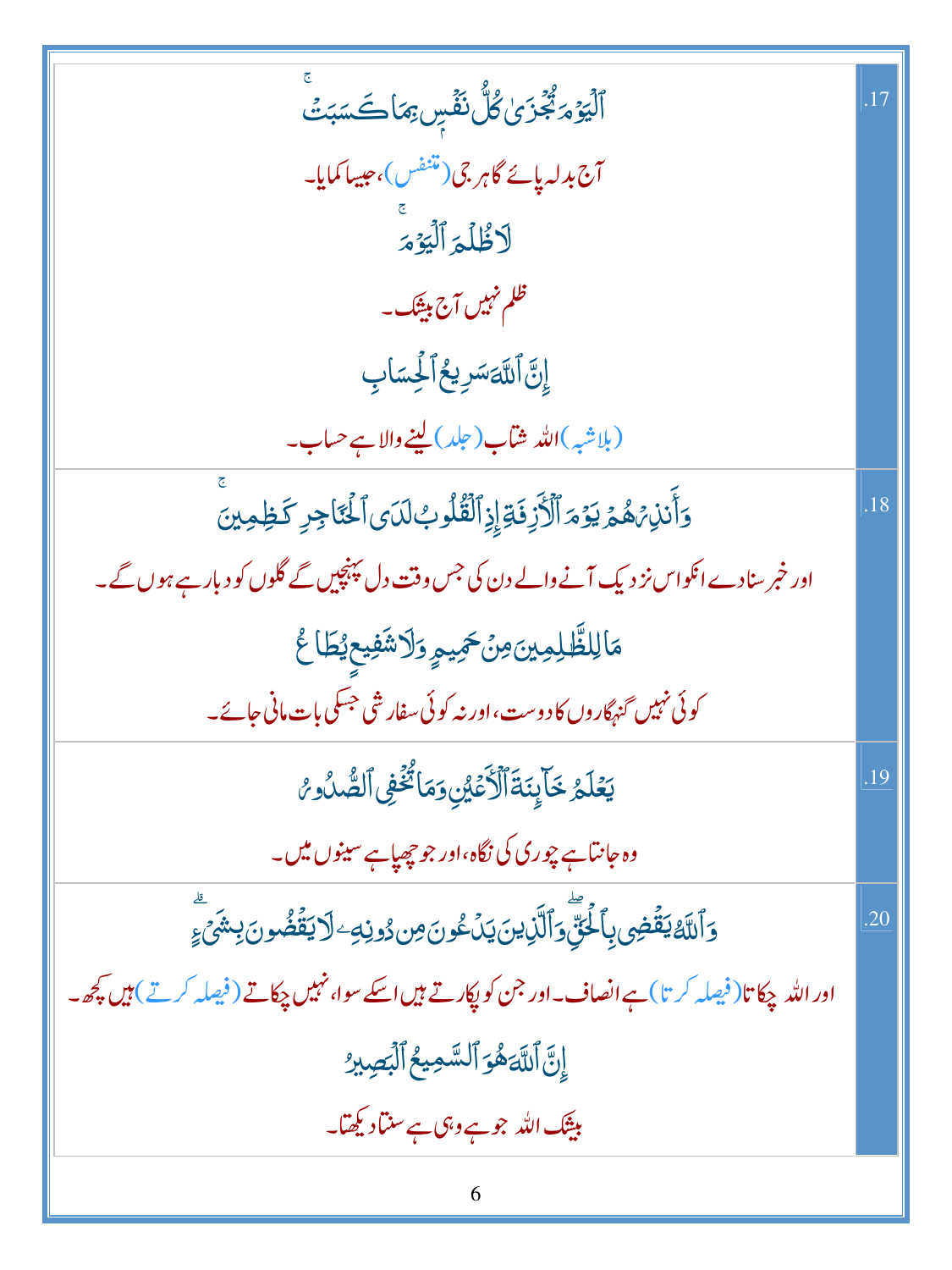| أَوَلَمَ يَسِبِرُواْ فِى ٱلْأَمَضِ فَيَنظُرُواْكَيْفَ كَانَ عَقِبَةُ ٱلَّذِينَ كَانُواْ مِن قَبَلِهِمْ                      | .21 |
|-----------------------------------------------------------------------------------------------------------------------------|-----|
| کیا پھرے نہیں ملک میں کہ دیکھتے آخر کیساہوااُنکاجو تھے ان سے پہلے ،                                                         |     |
| كَانُواْهُمْ أَشَلَّهِنَّهُمْ قُوَّةًوَءَاثَامَّا فِى ٱلْأَرَضِ                                                             |     |
| وہ تھے ان سے سخت زور میں،اور جونشانیاں چھوڑ گئے زمین میں،                                                                   |     |
| فَأَخَذَهُمُ ٱللَّهُ بِذُنُوبِهِمْ وَمَاكَانَ لَهُمْ قِنَ ٱللَّهِ مِن وَاقٍ                                                 |     |
| چر ان کو پکڑ االلہ نے ان کے گناہوں پر ،اور نہ ہو اان کواللہ سے کوئی بجانے والا۔                                             |     |
| ۮٙ <sup>ٚٳ</sup> ڸڬٙ؋ؚٲ۠ۿۜ۠ <i>ۮۏ</i> ػٲۮؘؾڐۜٲؗٞؾۑۭڂ <i>ۯ؇ۺ</i> ۠ڷۿۄڔؚٲڷڹۜؾۣ <i>ڐ</i> ؾ؋ؘػڡؘۮۄٱۘڣٙٲۧڂؘۮؘۿۄ۠ٱڷڷ <sup>ۼ</sup> | .22 |
| ىيەاس پر، كە <mark>ان پاس آتے تھے اگے رُسول كھلے نشان لے</mark> كر، پھر منكر ہوئے، پھران كو پکڑ االلہ نے۔                   |     |
| إِنَّهُ قَوِيٌّ شَرِيدُ ٱلۡعِقَابِ                                                                                          |     |
| <mark>بيشك وه زور آور ہے،سخت مار دينے والا۔</mark>                                                                          |     |
| وَلَقَلْ أَجْسَلْنَاهُوسَىٰ بِمَايَتِنَا وَسُلْطَنِ مُّبِينِ                                                                | .23 |
| اور ہم نے بھیجاموسیٰ کو اپنی نشانیاں دے کر ،اور کھلی سند۔                                                                   |     |
| إِلَىٰ فِرْعَوْنَ وَهَمَنَ وَقَرُونَ                                                                                        | .24 |
| فرعون اور ہامان اور قارون (کے)یاس،                                                                                          |     |
| فَقَالُواْسَجِرٌ كَنَّابٌ                                                                                                   |     |
| <u>کپر کہنے لگے، یہ جادو گرے</u> جھوٹا۔                                                                                     |     |
| 7                                                                                                                           |     |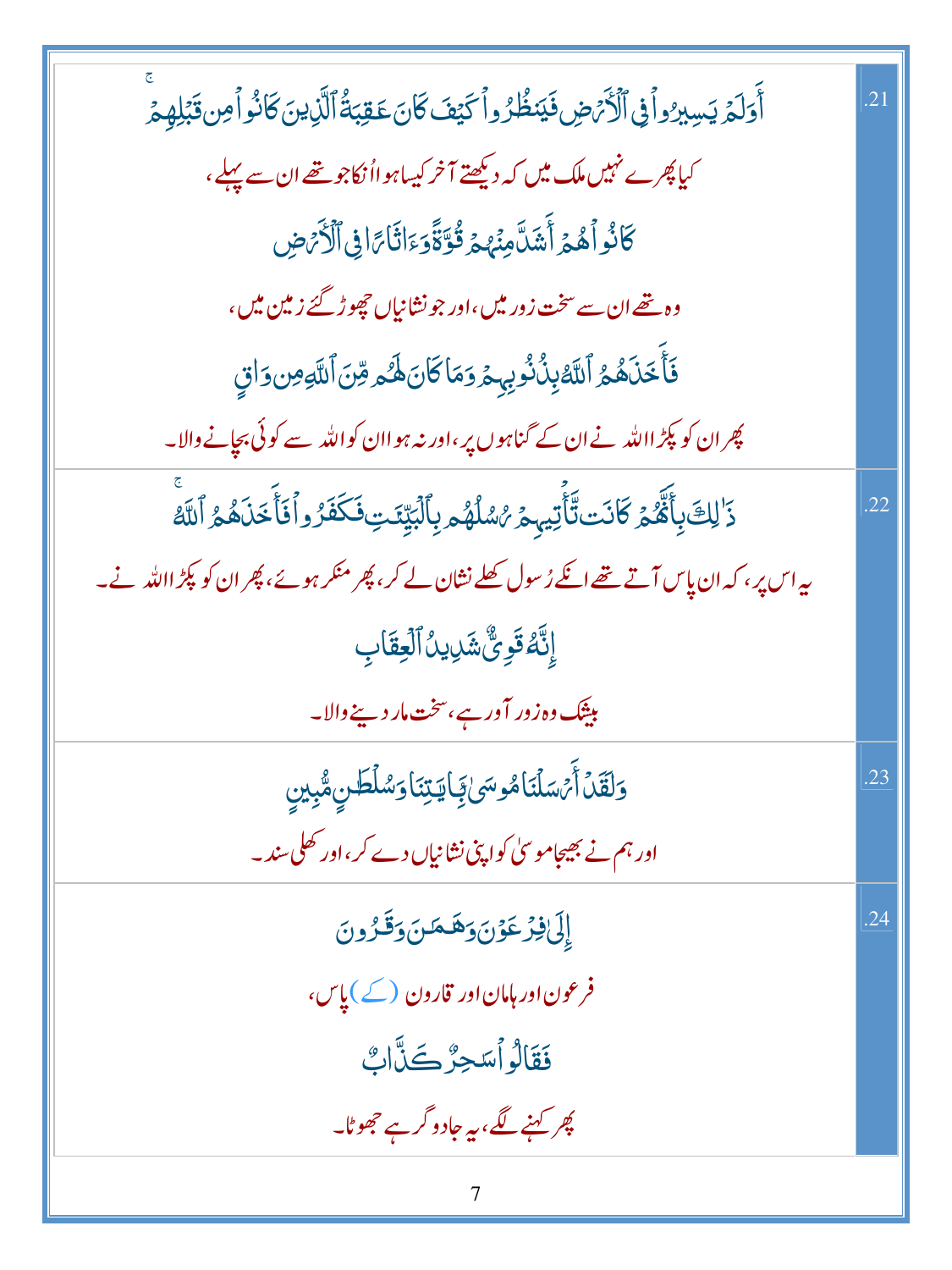| فَلَمَّا جَاًءَهُمْ بِاَلْحَقِّ مِنْ عِندِنَا                                                                           | .25 |
|-------------------------------------------------------------------------------------------------------------------------|-----|
| چر جب پہنچااُن پاس لے کر سچی(حق) بات،ہمارے پاس سے،                                                                      |     |
| قَالُواْ أَقْتُلُوٓ أَأَبۡنَآءَ ٱلَّذِينَءَامَنُواۡ مَعَهُوَاۡسُتَحۡيُواۡنِسَآءَهُمۡ                                    |     |
| بولے،مارو( قُلْ کر و) بیٹے انکے جو یقین لائے ہیں اسکے ساتھ،اور جیتی رکھواٹکی عور تیں۔                                   |     |
| وَمَاكَيۡنُٱلۡكَٰفِرِينَۚ إِلَّآ فِى ضَلَلِ                                                                             |     |
| اور جو داؤہے منکر وں کاسو غلطی میں ( ب <sub>یک</sub> ار ہے )۔                                                           |     |
| <u>وَقَالَ فِرْعَوْنُ ذَرُونِ</u> ٓ أَقْتُلُ مُوسَىٰ وَلَيَنۡ عُمَ لَبَّهَ                                              | .26 |
| اور بولا فرعون، مجھ کو حچوڑ و کہ مار ڈالوں موسیٰ کو،اور پڑ اپکارے اپنے رب کو۔                                           |     |
| إِنِّيَ أَخَابُ أَن يُبَرِّلَ دِينَكُمُ أَوْ أَن يُظُهِرَ فِى ٱلْأَمَّ ضِ ٱلْفَسَادَ                                    |     |
| میں ڈر تاہوں کہ بگاڑے تمہاری راہ، یا نکالے ملک میں خرابی۔                                                               |     |
| <u>و</u> َقَالَ مُوسَىٰٓ إِنِّی عُذۡثُ بِرَبِّی وَىَٰتِّحْکَمِ مِّن کُلِّ مُتَکَبِّرٍ لَّا یُؤۡضِنُ بِیَوۡمِ ٱلۡحِسَابِ |     |
| اور کہاموسیٰ نے، میں پناہ لے چکاہوں اپنے اور تمہارے رب کی،                                                              |     |
| ہر غرور دالے سے جویقین نہ کرے حساب کا دن۔                                                                               |     |
| <u>ۅٙ</u> ۊؘٵڶ <i>ڹ</i> ۼڵٛ؋۠ٷٙڡؚڽ۠؋ؚڹۦٙٳڸڣۯٙٷڹڮػٛؿ۠ <sub>ۿ</sub> ٳؚڝؘڹؘڡؖ                                              | .28 |
| اور بولا ایک مر د ایمان دار فرعون کے لوگوں میں،جوچھپاتا تھااپناایمان،                                                   |     |
| 8                                                                                                                       |     |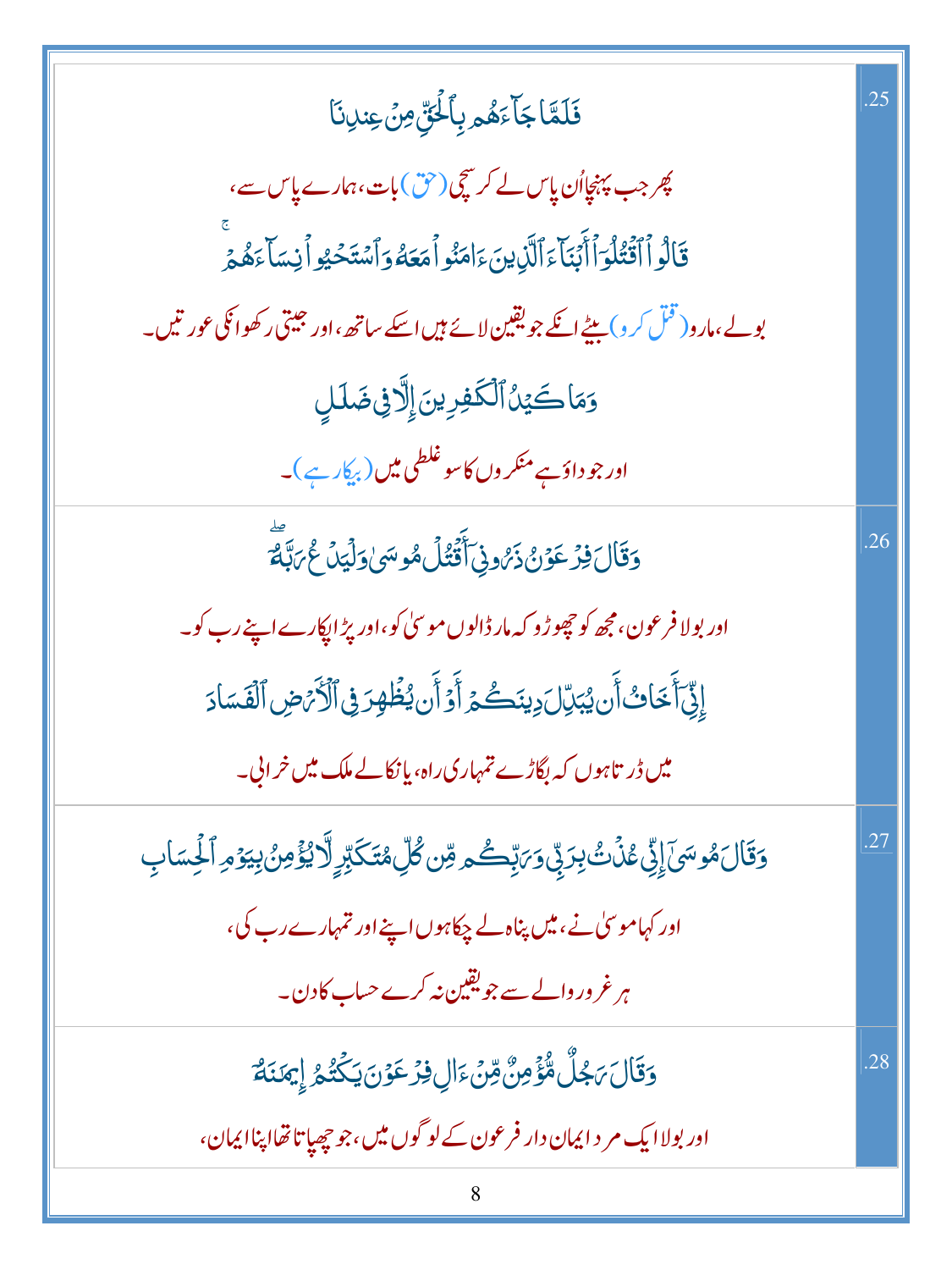ٲٞؾؘڨؘۛڹ۠ڵۄڹؘۥٙۼٳٲٲۜڹؾڨؙۅڶؘ؆۪ڹۨٙٲڷڷۀۊؘقؘڶ؋ؘٵۧءٙػ۠ۄۑؚٲڷڹؖێٸؾؚ؈ؚ؆ؚٞڹػ۠ڡؖٞ کیامارے ڈالتے ہوایک مر د کواس پر کہ کہتاہے میر ارب اللہ ہے، اور لایاہے تم پاس کھلی نشانیاں تمہارے رب کی۔ <u>وَإِن</u> يَكُّكَذِبَاًفَعَلَيْهِ كَذِبُهَّ اور اگر وہ حجھوٹاہو گاتواس پر پڑے گااس کا حجھوٹ۔ <u>وَإِن يَكْ صَادِقًا يُصِبُكُم بَعۡض</u> ٱلَّذِى يَعِنُ كُمَّ اورا گر دہ سچاہو گاتوتم پر پڑے گاکوئی دعدہ،جو دیتاہے، ٳؚڹؖٞٲڷڐڡؘڷٳؾؠٙڹ؈ڡؘڹۛۿؙۅؘۿۺڔٮ۠ٛػٙڹۨۧٲۛڮ بی<u>ن</u>نگ اللّٰہ راہ <sup>نہ</sup>یں دیتااس کو جو ہو بے لحاظ حجھوٹا۔ يَقَوْمِ لَكُمُ ٱلْمُلَكُ ٱلْيَوْمَ ظَهْرِينَ فِى ٱلْأَرْمِضِ .29 اے قوم میر ی! تمہاراراج ہے آج، چڑھ رہے(غالب)ہو ملک میں، **فَ**مَن يَنصُرُنَامِنۢبَأَّسِ ٱللَّهِۚإِنجَاۤءَنَاۖ پھر کون مد د کرے گاہماری اللہ کی آفت سے اگر آگئی ہم پر؟ قَالَ فِرۡ عَوۡنُ مَآ أَٰٓ بِكُمۡ إِلَّا مَآ أَٰٓ بَٰٓ وَمَآ أَهۡلِالِكُمۡ إِلَّا سَبِيلَ ٱلرَّشَادِ بولا فرعون، میں وہی سو حجا تاہوں تم کو جو سو حجامجھ کو،اور وہی راہ بتا تاہوں جس میں بھلائی ہے۔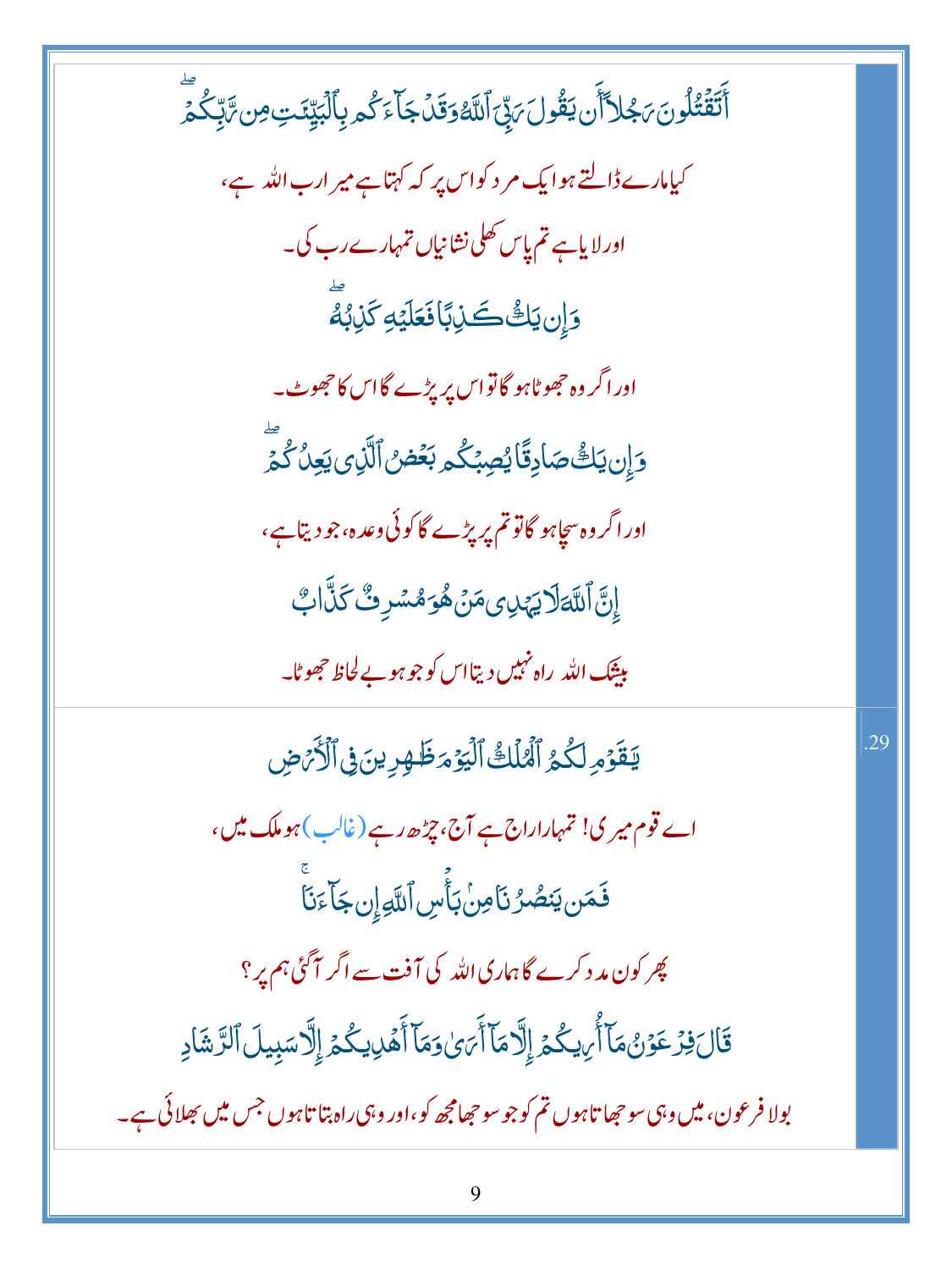| وَقَالَ ٱلَّذِىٓءَامَنَ يَقَوۡمِ إِنِّىٓ أَخَاتُ عَلَيۡكُم مِّثۡلَ يَوۡمِ ٱلۡأَحۡزَابِ                         | .30 |
|----------------------------------------------------------------------------------------------------------------|-----|
| اور کہااس ایماند ارنے،اے قوم میر کی! میں ڈر تاہوں، کہ آئے تم پر دن ان فر قوں کاسا( قوموں عِیسا) ۔              |     |
| مِثۡلَ دَأَبِ قَوۡمِ نُوحٍوَعَادٍوَیۡمُودَوَٱلَّٰٓلِینَ مِنۡ بَعۡلِہِمۡمَّ                                     | .31 |
| جیسے رسم پڑی قوم نوح کی،اور عاد اور شمو د کی،اور جو اگلے پیچھے ہوئے۔                                           |     |
| وَمَا ٱللَّهُ يُرِينُ ظُلُمًا لِلَّعِبَادِ                                                                     |     |
| اور الله بے انصافی نہیں <i>چاہت</i> ابندوں پر۔                                                                 |     |
| وَيَقَوْمِ إِنِّيَ أَخَافُ عَلَيْكُمُ يَوْمَ ٱلتَّنَادِ                                                        | .32 |
| اوراے قوم میر ی! میں ڈر تاہوں کہ تم پر آئے دن ہانک پکار ( قیامت )کا۔                                           |     |
| <i>ؽ</i> ؘۯٙ؞ڗؙ۠ۏڵ۠ؗۅڽؘۿڸؙۛڹؚڔؚؾڹؘڡؘٲڶػۢۄڡؚڹٲڷڐۅۺؘٵؘڝؚۄٟؖ                                                      | .33 |
| جس دن بھاگوگے پیٹھ دے کر ،کوئی نہیں تم کواللہ سے بچانے والا۔                                                   |     |
| وَمَن يُضُلِلِ ٱللَّهُ فَمَالَةُ مِنْ هَادٍ                                                                    |     |
| اور جس کو غلطی میں ڈالے اللہ ، تو کوئی نہیں اسکو سو حجھانے ( راستہ د کھانے )والا۔                              |     |
| <u>و</u> َلقَّلۡ جَآءَكُمۡ يُوسُفُّ مِن قَبۡلُ بِٱلۡبَيِّنَـٰتِ فَمَازِلۡتُمۡ فِى شَكِّ لِمَّاۤ جَآءَكُم بِهِۦ | .34 |
| اور تم پاس آ چکاہے یوسف اس سے پہلے کھلی باتیں لے کر ، پھر تم رہے دھوکے ہی میں ان چیز وں سے جو وہ لایا۔         |     |
| ڂڹَّێٙٳۣؗۮؘٳۿڶڶڂ <b>ٛػؙڷ</b> ؿ۠ۿ <i>ٙ</i> ڶڹؾؾؘڡٙؿٲڷڷڂڝؚؗڹڣۮڸٷۦ؆ۺۅۨڵٲ                                          |     |
| یہاں تک کہ جب مر گیا، کہنے لگے،ہر گزنہ بھیجے گااللہ اسکے بعد کوئی رسول۔                                        |     |
| 10                                                                                                             |     |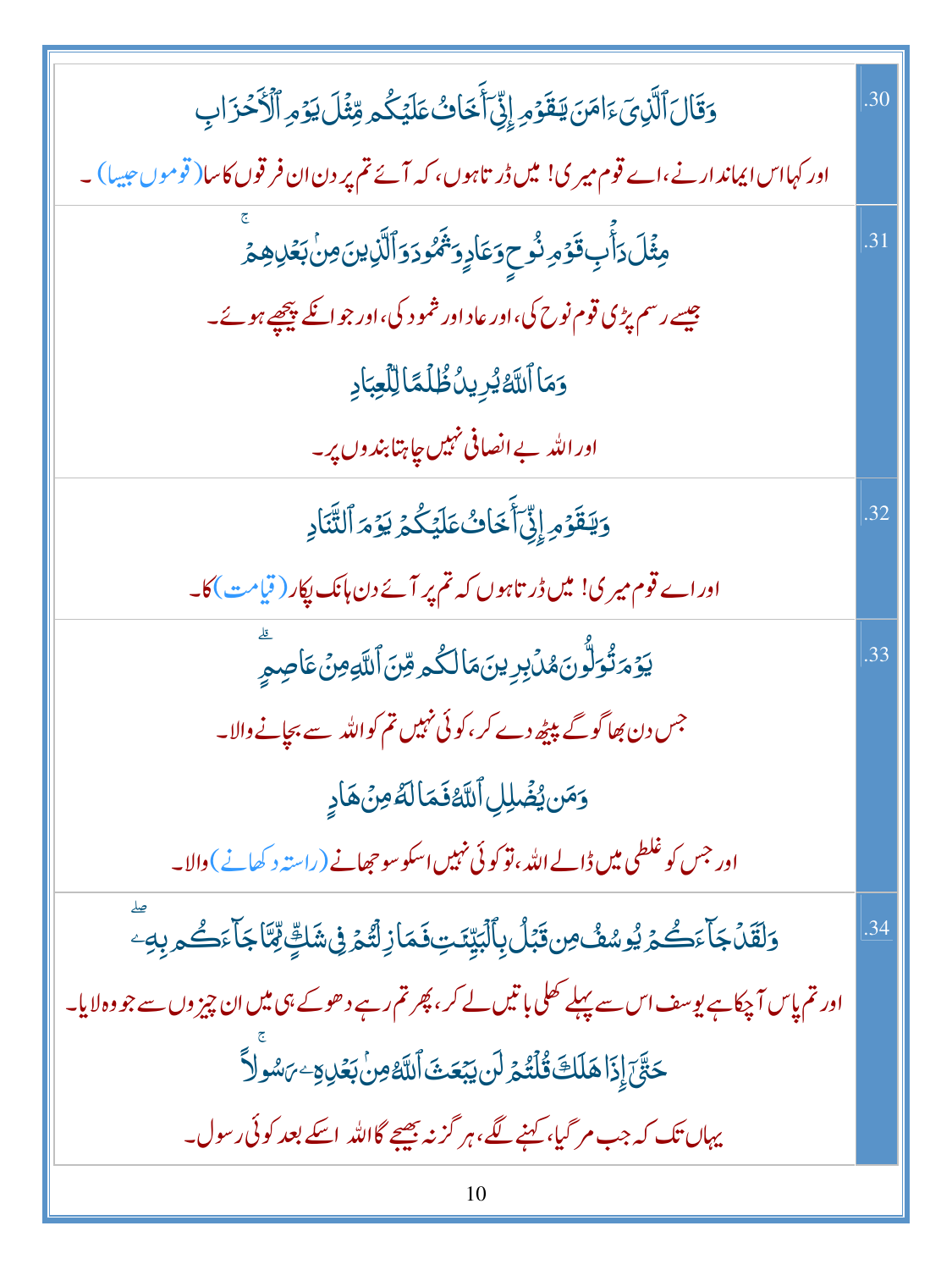| كَنَا لِكَ يُضِلُّ اللَّهُ مَنْ هُوَ مُسۡرِ ثُ مُّرۡ تَابُ                             |     |
|----------------------------------------------------------------------------------------|-----|
| اسی طرح بہکا تاہے اللہ  اس کو،جو ہو زیادتی والا شک کر تا۔                              |     |
| ٱلَّذِينَ يُجَدِلُونَ فِيَءَايَتِ ٱللَّهِبِغَيْرِ سُلۡطَسِ أَتَّدَهُمَّ                | .35 |
| وہ جو جھگڑتے ہیں اللہ کی باتوں میں بغیر کچھ سند کے ،جو پہنچی ہو ان کو۔                 |     |
| كَبُرَ مَقَّتًا عِندَ ٱللَّهِ وَعِندَ ٱلَّذِينَ ءَامَنُو أَ                            |     |
| بڑی بیز اری ہے اللہ کے ہاں،اور ایماند اروں کے ہاں۔                                     |     |
| <b>كَنَا لِكَ يَطْبَعُ ٱللَّهُ عَلَىٰ كُلِّ قَلْبِ مُتَكَبِّرٍ جَبَّا رِ</b>           |     |
| اسی طرح <i>مُہر کر</i> تاہے اللہ ہر دل پر غروروالے سر <sup>س</sup> ش کے۔               |     |
| <u>وَقَالَ فِرْعَوْنُ يَنْهَمَنُ</u> ٱبَنِ لِى صَرْحًا لَّعَلِّىٓ أَبَلُغُ ٱلْأَسۡبَبَ | .36 |
| اور بولا فرعون، کہ اے ہامان! بنامیرے داسطے ایک محل، شاید میں پہنچوں رستوں میں۔         |     |
| أَسْبَبَ ٱلسَّمَرَاتِ                                                                  | .37 |
| (یعنی)رستوں میں آسان کے،                                                               |     |
| فَأَطَّلِعَ إِلَىٰٓ إِلَىٰلاَ لِهِمُوسَىٰ وَإِنِّىٰ لَأَظُنُّهُ كَذِبَاْ               |     |
| پھر حجھانک دیکھوں موسیٰ کے معبود کو،اور میر ی اٹکل(صحیحہ) میں تووہ حج <i>ھ</i> وٹاہے۔  |     |
| <u>وَكَنَا لِكَ رُّيِّنَ لِفِرْعَوْنَ</u> سُوَءُعَمَلِهِ وَصُلَّ عَنِ ٱلسَّبِيلِ       |     |
| اور اسی طرح بھلے د کھائے تھے فرعون کواسکے بُرے کام،اور روکا گیاراہ سے،                 |     |
| 11                                                                                     |     |

ä.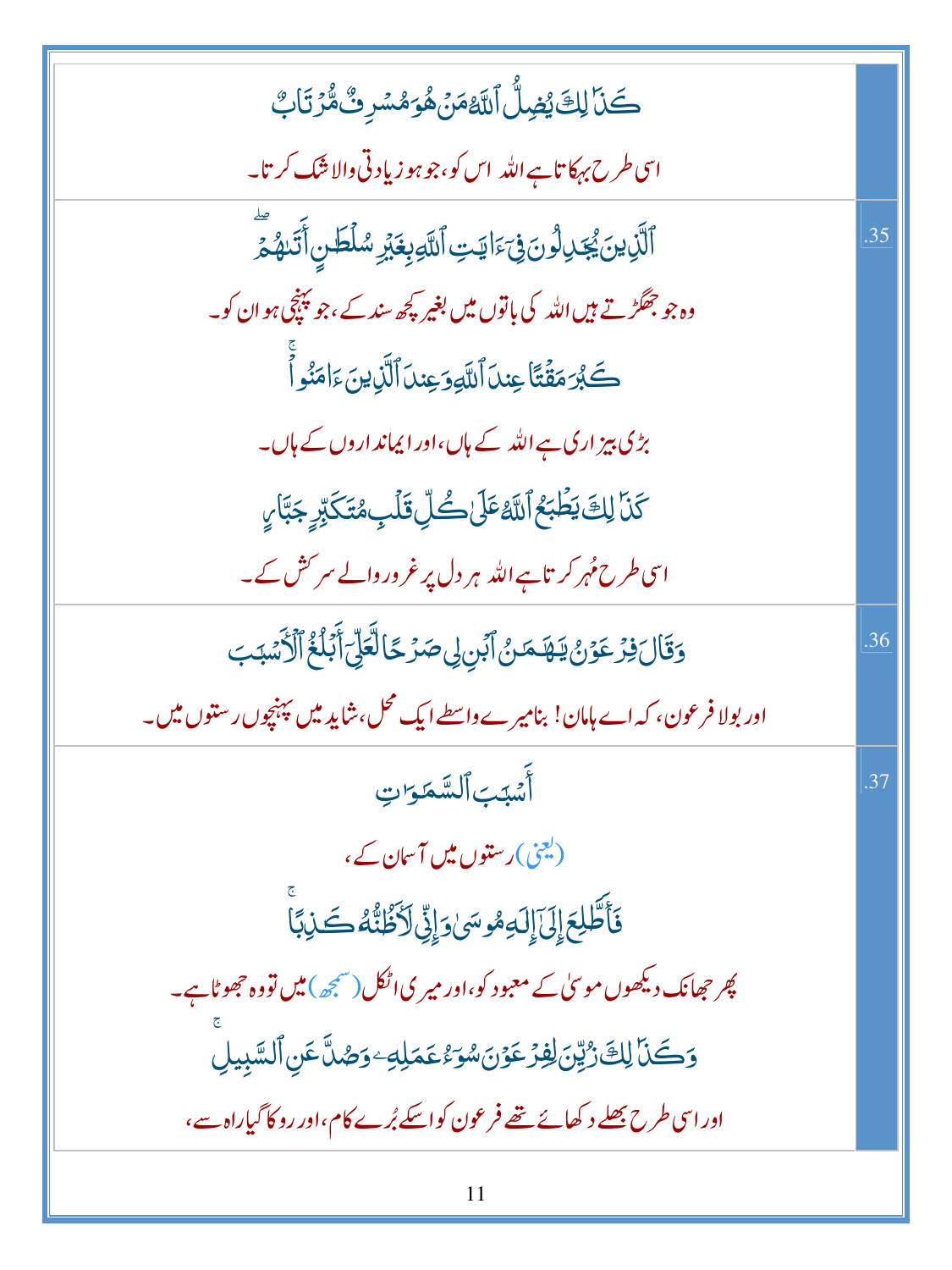| وَمَاكَيْنُ فِزْعَوْنَ إِلَّا فِي تَبَابِ                                                           |     |
|-----------------------------------------------------------------------------------------------------|-----|
| اور جو داؤ تھافرعون کا، سوکھپنے ( ہلاک ہونے ) کے واسطے۔                                             |     |
| وَقَالَ ٱلَّذِيَ ءَامَنَ يَقَوْمِ ٱتَّبِعُونِ أَهۡلِكُمۡ سَبِيلَ ٱلزَّشَادِ                         | .38 |
| اور کہااس ایماند ارنے،اے قوم! میر ی راہ جلو، پہنچادوں گاتم کو نیکی کی راہ پر۔                       |     |
| يَقَوْمِ إِنَّمَاهَذِهِ ٱلْحَيَوٰةُ ٱلدُّنۡيَامَتَـٰٓحَوَإِنَّ ٱلۡأَخِرَةَهِىَدَاهُ ٱلۡقَدَارِ      | .39 |
| اے قوم! یہ جوزند گی ہے د نیا کی،سوبرت لینا(عارضی) ہے۔اور وہ گھر جو پچچلا( آخرت کا) ہے،              |     |
| وہی ہے <i>تظہر</i> اوّ(ہمیشہ رہنے) کاگھر۔                                                           |     |
| <b>مَنۡعَمِلَسَیِّئَةَۖ فَلَا یُجۡزَیۡ</b> ۤ إِلَّا مِثۡلَهَآ                                       | .40 |
| جس نے کی ہے برائی تووہی بدلہ پائے گااسکے برابر۔                                                     |     |
| وَمَنۡ عَمِلَ صَلِحًا مِّن ذَكَرٍ أَوۡ أَنثَىٰ وَهُوَ مُؤۡصِّ فَأَوۡلَٰٓبِكَ يَنۡخُلُونَ ٱلۡجُنَّةَ |     |
| اور جس نے کی ہے بھلائی، مر د ہو یاعورت اور وہ یقین(ایمان)ر کھتاہو، سووہ لوگ جائیں گے بہشت میں،      |     |
| <i>ؽ۠ۯ۫</i> ڗ <i>ؘۊ۠۠</i> ۘۅۛۜڹ؋ۣڽؠٓٵۑؚۼؘؿڔڝؚۺٲٮٟۣ                                                  |     |
| روزی پائیں گے وہاں بے شار۔                                                                          |     |
| وَيَقَوْمِهَالِيَ أَدْعُوكُمْ إِلَى ٱلتَّجَرٰقِوَتَدَكْونَنِيَ إِلَى ٱلتَّارِ                       | .41 |
| اے قوم! مجھ کو کیاہوا(ماجرا)ہے؟                                                                     |     |
| بلا تاہوں تم کو بچاؤ کی طرف اور تم بلاتے ہو مجھ کو آگ کی طرف۔                                       |     |
|                                                                                                     |     |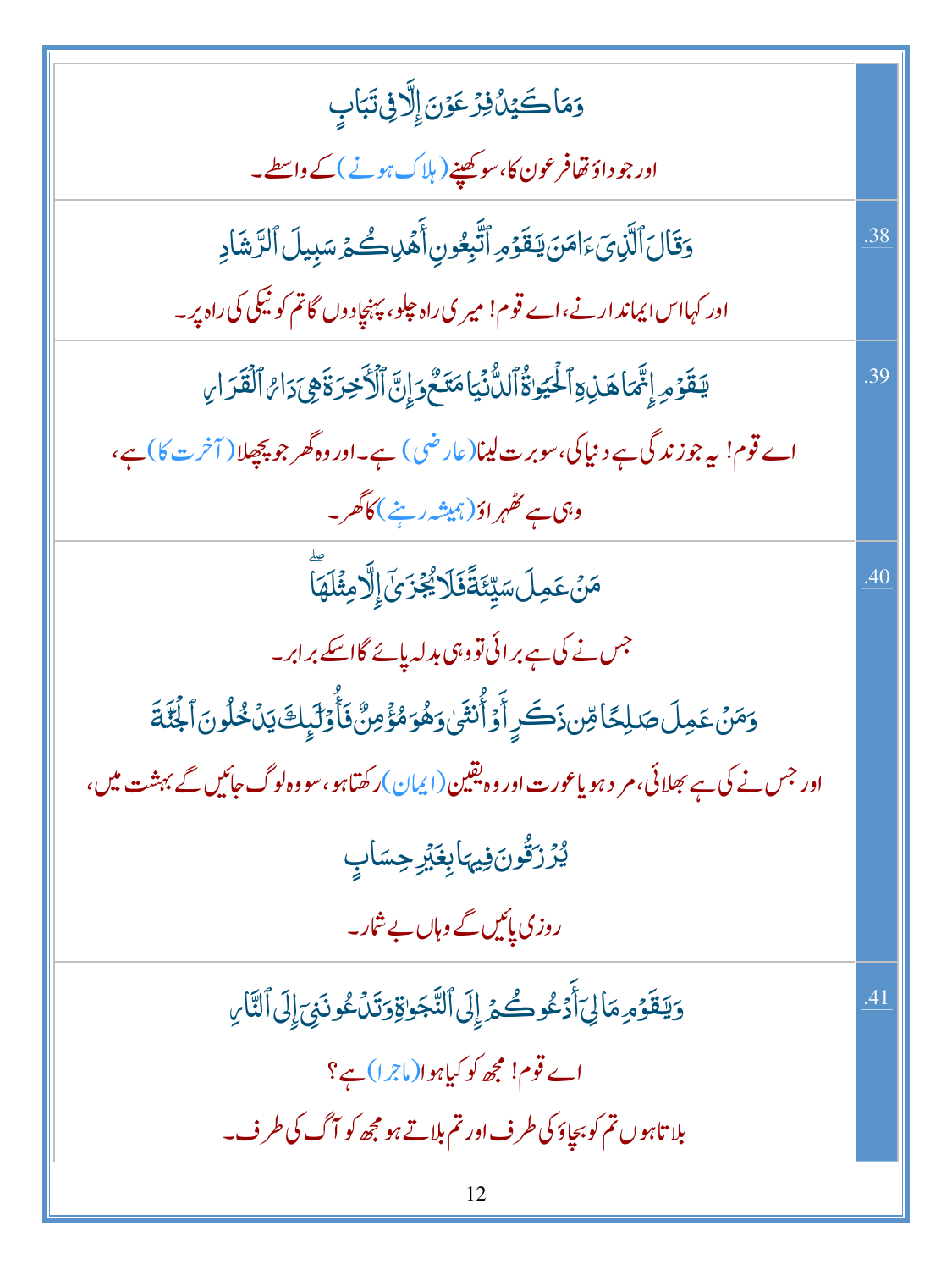| ؾٙڷٷٮؘڹۣٳڒؘٛڂۘڠ۠ۯۑؚٲڛۜ۠ۅؘٲؙۺ۫ڔڬؘڹؚٷٵڷؽڛڸڹۣڡؚٷڷۄ۠                                                       | .42 |
|--------------------------------------------------------------------------------------------------------|-----|
| تم بلاتے ہو مجھ کو، کہ منکر ہوں اللہ سے،اور شریک ٹھہر اوَں اس کا جس کی مجھ کو خبر نہیں۔                |     |
| وَأَنَأْ أَدۡعُوكُمۡ إِلَى ٱلۡعَزِيزِ ٱلۡعَظَّرِ                                                       |     |
| اور میں بلا تاہوں تم کواس زبر دست گناہ بخشنے والے کی طرف۔                                              |     |
| ڷٳڿڗۄؘٲ۠؆ٙۜٙؽٲؾؘڷٷٮؘڹۣٙٳؚڶؽٙٵڸۘؿڟڛڷڡٞۯۼۘۏۊٚۘ۠ڣۣٱڶڵۨ۠ٮؘؙۛؾٳۏڷٳڣۣٱڷۯڂؚڒۊ                                 | .43 |
| آپ ہی ہوا(حق یہ ہے ) کہ جس(معبود) کی طرف مجھ کو ہلاتے ہو،اسکابلاوا کہیں نہیں دنیامیں اور نہ آخر ت میں، |     |
| وَأَنَّ مَرَدَّنَآ إِلَى ٱللَّهِ وَأَنَّ ٱلۡمُسۡرِفِينَ هُمۡ أَصۡحَبُ ٱلنَّارِ                         |     |
| اور بیہ کہ ہم کو پھر جانا(پلِٹما) ہے اللہ کے پاس،اور بیہ کہ زیاد تی والے وہی ہیں دوزخ کے لوگ۔          |     |
| فَسَتَنۡكُرُونَمَآأَقُولُٱلۡكُمۡ                                                                       | .44 |
| سو آگے یاد کر دگے جو میں کہتاہوں تم کو۔                                                                |     |
| وَأُفَوِّضُ أَمۡرِیَ إِلَى ٱللَّهِ                                                                     |     |
| اور میں سونیتاہوں اپناکام اللہ کو۔                                                                     |     |
| إِنَّ ٱللَّهَبَصِيرُ'بِٱلْعِبَادِ                                                                      |     |
| بیٹنگ اللّٰہ کی نگاہ میں ہیں سب بندے۔                                                                  |     |
| فَوَقَىٰهُٱللَّهْسَيَّاتِمَامَكَرُواٌ                                                                  | .45 |
| پھر بچالیاموسیٰ کواللہ نے بُرے داؤں سے جو کرتے تھے،                                                    |     |
|                                                                                                        |     |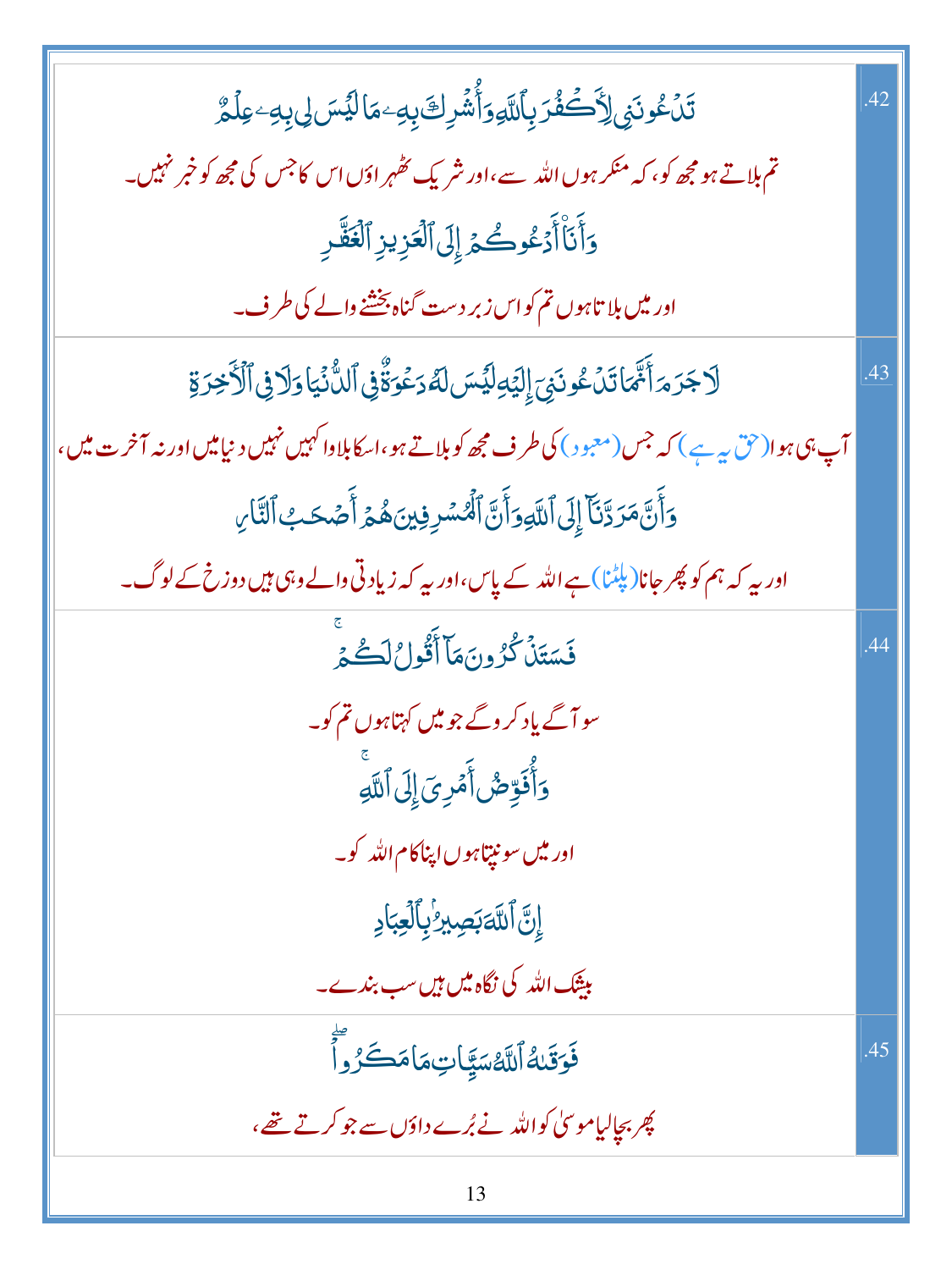| وَحَاقَ بِالِ فِرْعَوْنَ سُوَءُ ٱلْعَذَابِ                                                      |     |
|-------------------------------------------------------------------------------------------------|-----|
| اور اُلٹ پڑا فرعون والوں پر بُری طرح کاعذاب۔                                                    |     |
| ٱلنَّائْ يُعۡرَضُونَ عَلَيۡهَا غُلُوًّا وَعَشِيًّا                                              | .46 |
| آگ ہے، کہ د کھادیتے ہیں ان کو صبح اور شام۔                                                      |     |
| وَيَوْمَتَقُومُ ٱلسَّاعَةُأَدۡخِلُوٓأَءَالَ فِرۡعَوۡنَ أَشَلَّ ٱلۡعَذَابِ                       |     |
| اور جس دن اُٹھے گی قیامت (حکم ہو گا) داخل کر وفرعون والوں کوسخت سے سخت عذ اب میں۔               |     |
| وَإِذَيَتَكَا جُونَ فِى ٱلنَّارِ فَيَقُولُ ٱلضُّعَفَّؤُ ٱلِلَّذِينَ ٱسْتَكَبَّرُوَٱ             | .47 |
| اور جب آ <sup>پ</sup> س میں جھگڑیں گے آگ میں پ <i>ھر کہیں گے کمز</i> ور غرور کرنے والوں کو،     |     |
| إِنَّا كُتَّالِكُمۡ تَبَعَّافَهَلۡ أَنتُم مُّغۡنُونَ عَنَّانَصِيبًامِّنَ ٱلنَّارِ               |     |
| ہم تھے تمہارے پیچھے( تابع )، پھر کچھ تم ہم پر سے اُٹھالوگے جصہ آگ کا؟                           |     |
| قَالَ ٱلَّذِينَ ٱسۡتَكۡبَرُوٓ أَإِنَّا كُلُّ فِيهَآ إِنَّ ٱللَّٰٓقَالَ حَكَمَ بَيۡنَ ٱلۡعِبَادِ | .48 |
| کہیں گے جو غر ور کرتے تھے ہم سبھی پڑے ہیں اس میں،اللہ فیصلہ کر چکا بند وں میں۔                  |     |
| <u>وَقَالَ ٱلَّذِينَ فِى</u> ٱلتَّارِ لِخَزَنَةِجَهَنَّ <sub>هَ</sub>                           | .49 |
| اور کہیں گے جولوگ پڑے <del>ہی</del> ں آگ میں دوزخ کے داروغوں کو،                                |     |
| ٱدۡػُواۡۖ ٱبۡكُمۡ یُۡخَفِّفۡ عَنَّا یَوۡمَاۡ مِّنَ ٱلۡعَذَاب                                    |     |
| مانگواپنےرب سے کہ ہم پر ہلکاکرے ایک دن تھوڑاعذاب۔                                               |     |
| 14                                                                                              |     |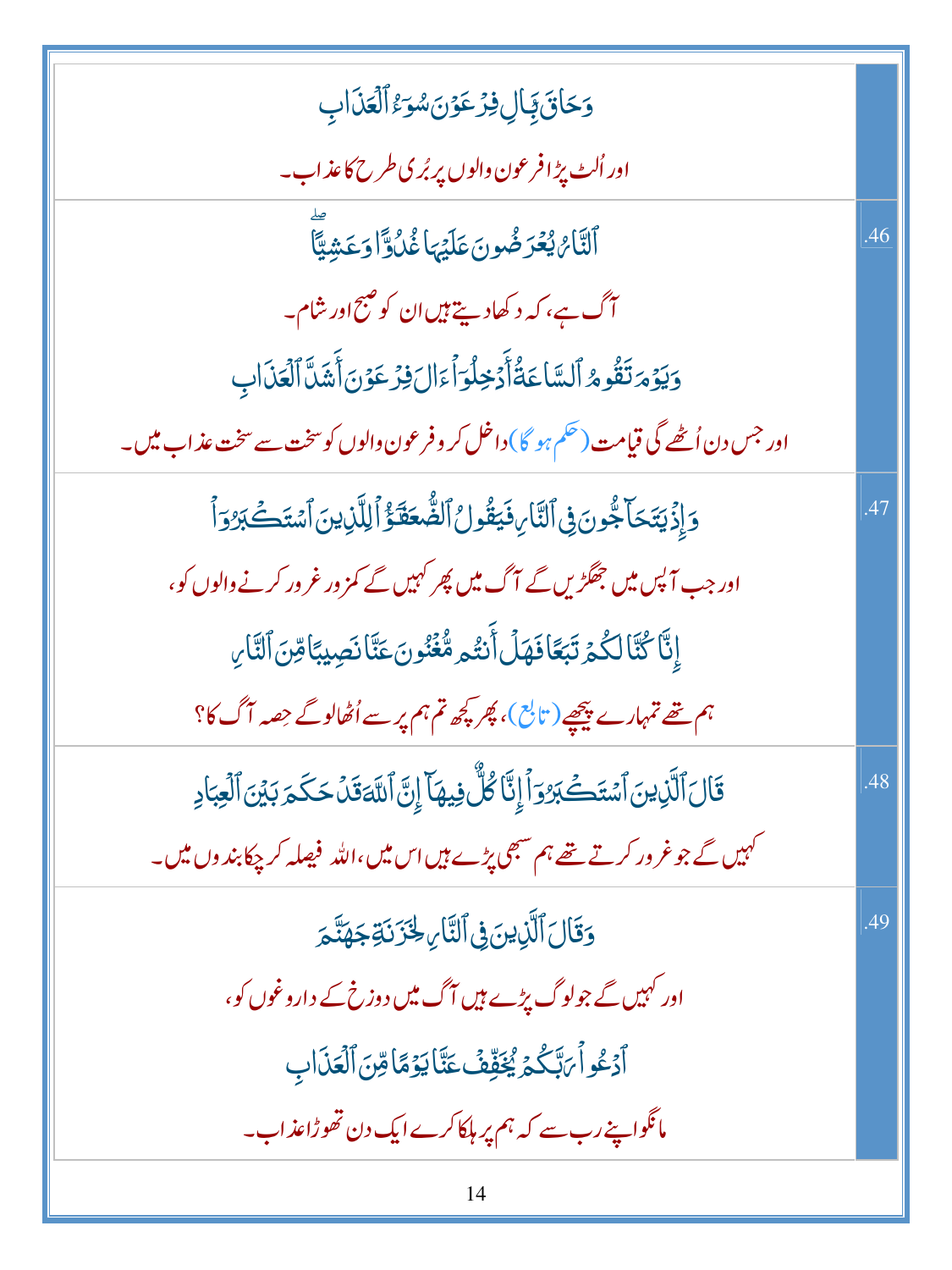| قَالْوَٱأۡوَلَمۡ تَكُ تَأۡتِیکُمۡ رُسُلُكُم بِٱلۡبَیِّنَتِ                                               | .50 |
|----------------------------------------------------------------------------------------------------------|-----|
| وہ بولے کیانہ آتے تھے تم پاس تمہارے رسول کھلے نشان لے کر؟                                                |     |
| قَالُواْبَلَ                                                                                             |     |
| کہیں گے کیوں نہیں!                                                                                       |     |
| قَالُواْفَأَدْعُواَّ                                                                                     |     |
| بولے! پھر (تم خود ہی) پکارو۔                                                                             |     |
| وَمَادُعَؤُاْ ٱلْكَفِرِينَ إِلَّا فِي ضَلَلٍ                                                             |     |
| اور کچھ نہیں پکار ناکافروں کا، مگر بہکنا۔                                                                |     |
| إِنَّاللَّنصُرُ مُسْلَنَا وَٱلَّذِينَ ءَامَنُواْ فِى ٱلْحَيَوٰةِ ٱللُّذِيَا وَيَوْمَ يَقُومُ ٱلْأَشْهَلُ | .51 |
| ہم مد د کرتے ہیں اپنے رسولوں کی اور ایمان والوں کی دنیا کے جیتے،اور (اُس دن بھی)                         |     |
| جب(گواہی کے لئے)کھڑے ہوں گے گواہ۔                                                                        |     |
| يَوۡمَرۡلَا يَنۡفَعُ ٱلظَّٰلِمِينَ مَعۡنِىٓ َتُّهُمۡٓ وَلَهُمُ ٱللَّّعۡنَةُوَلَّهُمۡ سُوَّۦۢ ٱلنَّارِ    | .52 |
| جس دن کام نہ آئیں منکر وں کوان کے بہانے،اور ان کو پھٹکار ہے اور ان کو براگھر۔                            |     |
| وَلَقَلْ ءَاتَيۡنَاهُوسَى ٱلۡهُمَاىٰ وَأَوۡىٰٓئَنَابَنِىَ إِسۡسَ ءِيلَ ٱلۡكِتَدَبَ                       | .53 |
| اور ہم نے دی موسیٰ کوراہ کی سوجھ،اور دارث کیابنی اسر ائیل کو کتاب کا۔                                    |     |
|                                                                                                          |     |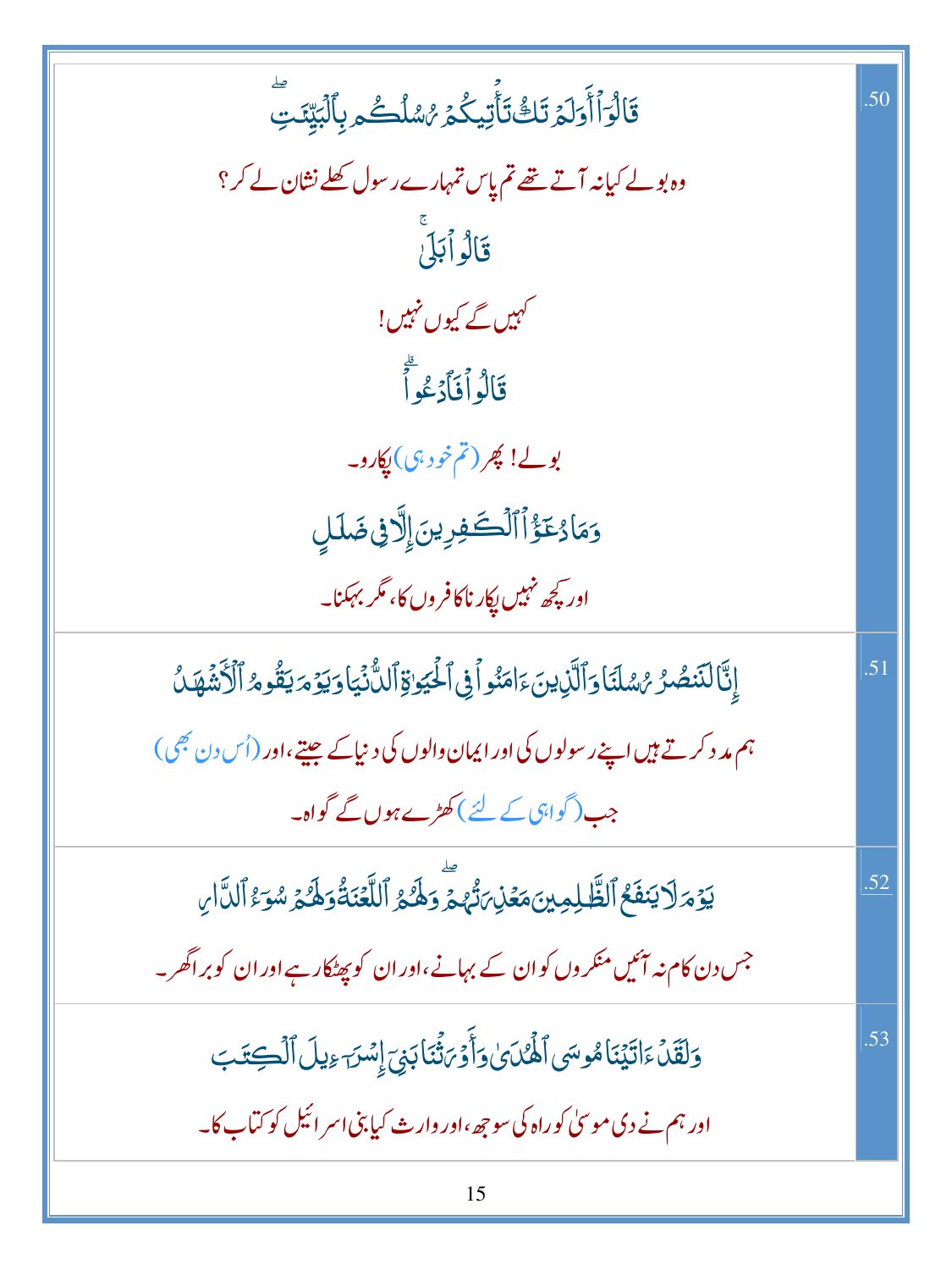| ۿؙڷؘؽۄؘۮؚۣڂۘڒێؗٳڒؙٛٷڸٲڷؘٲڵڹٙۘٮ۪                                                                                                                            | .54 |
|------------------------------------------------------------------------------------------------------------------------------------------------------------|-----|
| سوحجھاتی اور سمجھاتی عقلمندوں کو۔                                                                                                                          |     |
| فَأَصۡبِرۡ إِنَّ وَعۡدَ ٱللَّهِ حَقٌّ                                                                                                                      | .55 |
| سوتو تھُہرارہ(صبر کر)، بیٹک وعدہاللہ کاٹھیک (حق) ہے،                                                                                                       |     |
| <u>ۅؘ</u> ٲۺؾؘۼۘٛڣۣۯٳڸۯؘڹؗۑؚڬؘۅؘۺۑؚۨڂ؋ۣػڡٙڸ؆ۑؚۜڮ؋ۣٲڷۼۺۣۨۅؘٲڷٳۭڋڟػڔ                                                                                         |     |
| اور بخشواه اپناگناه،اور پاکی بول اپنے رب کی خوبیاں شام کواور صبح کو۔                                                                                       |     |
| ٳؚڹ <mark>ٞ</mark> ٲڷؘڕ۫ؠڹ <sub>ؽ</sub> ۢۼڕڷۄڹ؋ۣۦٙٳؾؾؚٲٮ <sub>ڵ</sub> ۅۑؚۼؘؽ <sub>ؚ</sub> ڔۺڶڟڹۣٲٞڐؘٮۿؽؘۨٳڹ؋ۣڞٮ <sub>ؗ</sub> ۯڔۿؚؽٙٳ۪ڷٳڲڹڒٛۃۜٲۿۄڹؚڹڶؚۼۣۑ؋ۨ | .56 |
| اور جولوگ جھگڑتے <del>ہ</del> یں اللہ کی باتوں میں، بغیر کچھ سند کے جو پنچچ ہو ان کو،                                                                      |     |
| کچھ نہیں ان کے جی میں،غرورہے، کہ کبھی نہ پہنچیں گے اس تک۔                                                                                                  |     |
| فَأَسْتَعِنَّ بِأَلتَّهِ إِنَّهُ هُوَ ٱلسَّمِيعُ ٱلْبَصِيرُ                                                                                                |     |
| سوتو پناہ مانگ اللہ کی، بیٹک وہ ہے سنیاد کیھیا۔                                                                                                            |     |
| لَحَلَّقُ ٱلسَّمَرَاتِ وَٱلْأَمَّضِ أَكْبَرُ مِنْ خَلَقِ ٱلنَّاسِ                                                                                          | .57 |
| البتہ پیداکرنا آسانوں کااور زمین کا، بڑاہےلو گوں کے بنانے سے،                                                                                              |     |
| وَلَكِنَّ أَكْثَرَ ٱلنَّاسِ لَايَعْلَمُونَ                                                                                                                 |     |
| لیکن بہت لوگ نہیں سمجھتے۔                                                                                                                                  |     |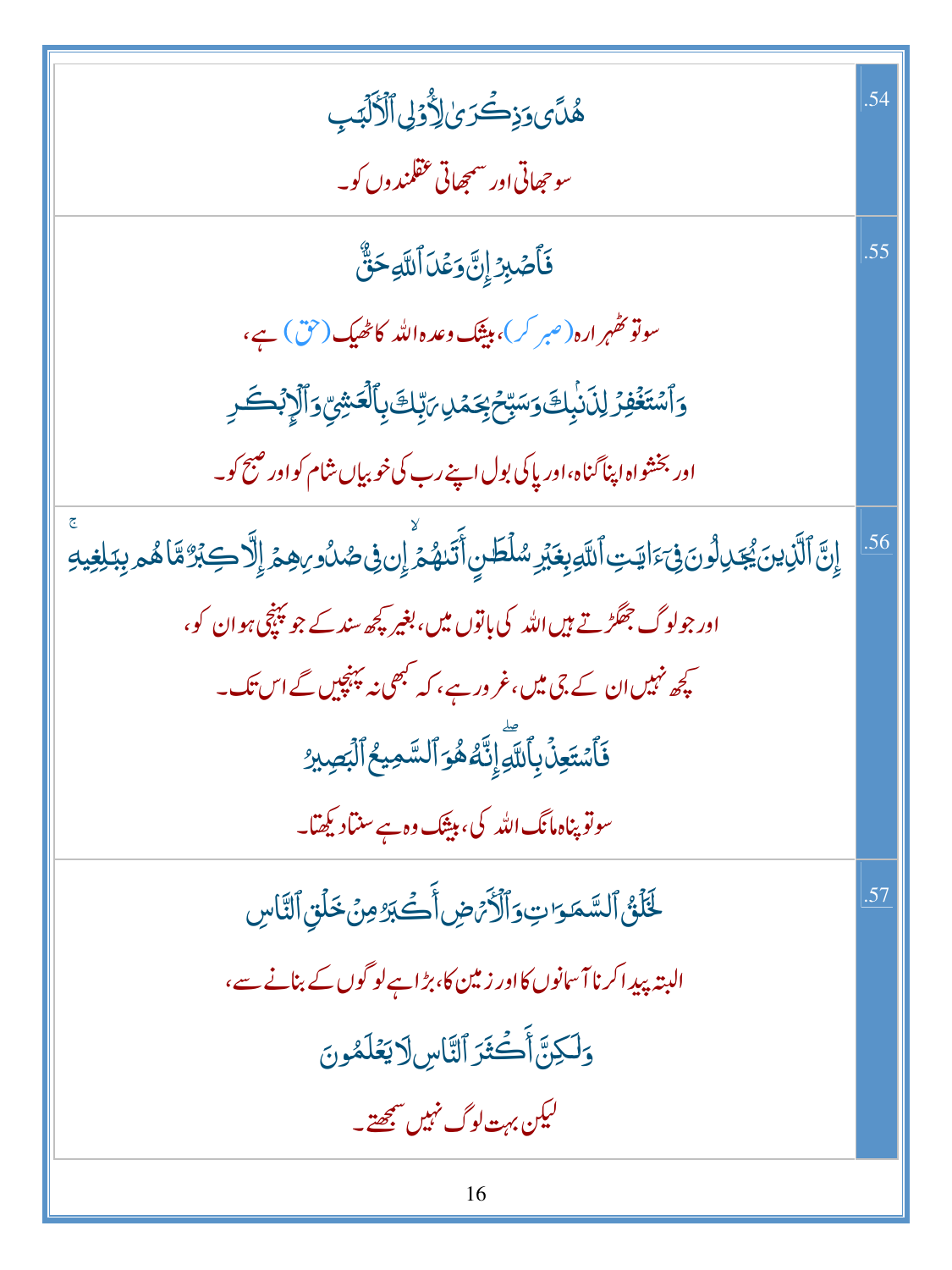| وَمَايَسْتَوِى ٱلْأَعۡعَىٰوَٱلۡبَصِيرُوَٱلَّٰٓذِينَۦَامَنُواۡوَعَمِلُواۡٱلصَّلِحَتِۥوَلَآٱلۡمُسِىٓءَ | .58 |
|------------------------------------------------------------------------------------------------------|-----|
| اور بر ابر نہیں اند ھااور دیکھیّااور نہ ایماند ار جو بھلے کام کرتے ہیں،اور نہ بد کار۔                |     |
| قَلِيلاًمَّاتَتَنَكَّرُونَ                                                                           |     |
| تم تھوڑاسوچ(غور وفکر) کرتے ہو۔                                                                       |     |
| إِنَّ السَّاعَةَلَأَتِيَةٌ لَّا يَبْ فِيهَا وَلَكِنَّ أَكْثَرَ ٱلنَّاسِ لَا يُؤْمِنُونَ              | .59 |
| تحقیق(بل <sub>اشب</sub> )وہ( قیامت کی) گھڑی آنی ہے،اس میں د ھوکانہیں،لیکن بہت لوگ نہیں مانتے۔        |     |
| وَقَالَ رَبُّكُمُ أَدْعُونِى أَسْتَجِبْ لَكُمْ                                                       | .60 |
| اور کہتاہے تمہارارب مجھ کو پکارو، کہ پینچوں تمہاری پکار کو۔                                          |     |
| ٳۣڹٞٲڶڷۜۯؚؠڹؘؾۺؾؘػ۬ڔۣۯۏڹؘٷؘۼڹٲۮۅٚڛؾڷڂٛڵۏڹؘڿۿڐۜڿڔؘڐٳڿڔۣؠڹ                                             |     |
| بیٹک جولوگ بڑائی کرتے (منہ موڑتے) ہیں میری بند گی سے،                                                |     |
| اب بینٹھیں ( داخل ہوں ) گے دوزخ <b>میں ذ<sup>لی</sup>ل ہو</b> کر۔                                    |     |
| ٱللَّهُ ٱلَّذِى جَعَلَ لَكُمُ ٱلَّيَٰلَ لِتَسَكُّنُو أَفِيهِ وَٱلنَّهَا بَهُبۡصِرً ا                 | .61 |
| اللہ ہے جس نے بنادی تم کورات کہ اس میں چین پکڑ و،اور دن دیاد کھاتا(روش)۔                             |     |
| إِنَّ اللَّهَ لَذُوفَضَلٍ عَلَى النَّاسِ وَلَكِنَّ أَكْثَرَ ٱلنَّاسِ لَا يَشْكُرُونَ                 |     |
| اللہ  توفضل رکھتاہے لو گوں پر،لیکن بہت لوگ حق نہیں مانتے(شکر ادانہیں کرتے)۔                          |     |
|                                                                                                      |     |

Ŧ.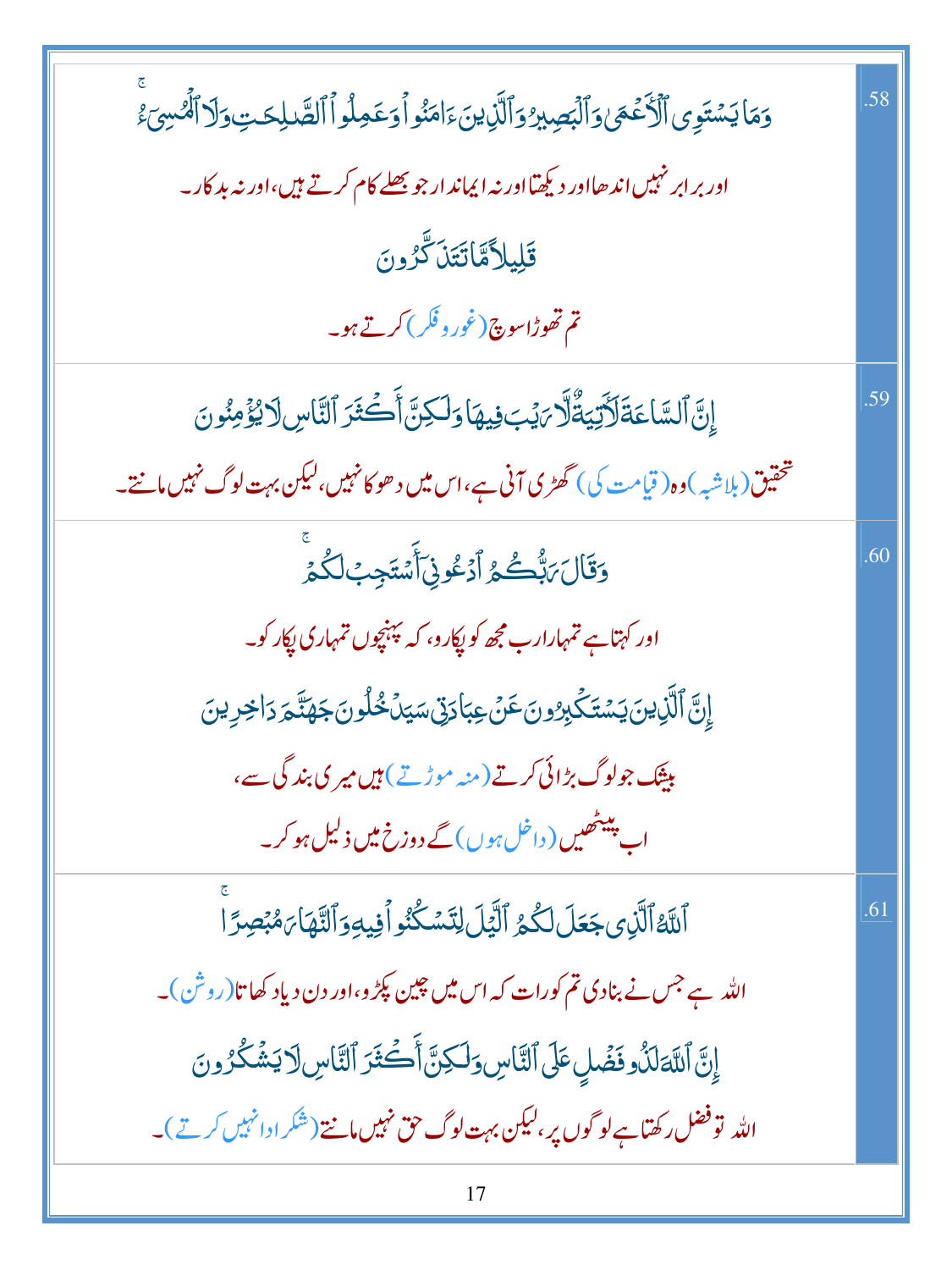| ۮٙ <sup>ٳ</sup> ڸػ۠ؽ۠ۥٲٮ <i>ڐؿ؆ڹ۠ػ۠ۮڂڸڽ۠</i> ٛڴڵؚۺؘٛۦٟڵؖڗٳ۪ڶؘ؋ٳ۪ڷۯۿؙۊۜ                             | .62 |
|----------------------------------------------------------------------------------------------------|-----|
| وہ اللہ ہے رب تمہارا، ہر چیز بنانے والا، کسی کی بند گی نہیں اس کے سوا،                             |     |
| فَأَنَّىٰٰتُؤۡفَكُونَ                                                                              |     |
| چر کہاں سے چرے (پہکائے)جاتے ہو؟                                                                    |     |
| كَنَا لِكَ يُؤْفَكُ ٱلَّذِينَ كَانُو أَبَجايَتِ ٱللَّهِ يَجْحَلُونَ                                | .63 |
| اسی طرح پھیرے (پہکائے) جاتے ہیں،جولوگ رہتے ہیں اللہ کی باتوں سے منکر ہوتے۔                         |     |
| ٱللَّهُ ٱلَّذِى جَعَلَ لَكُمُ ٱلْأَرْضَ قَدَارًا وَٱلسَّمَآءَبِنَآءً                               | .64 |
| اللہ ہے! جس نے بنادی تم کوزمین <i>کھہر</i> اوّ( جائے قرار )،اور آس <mark>ان عمارت</mark> (حجِیت )، |     |
| وَصَوَّىَكُمۡ فَأَحۡسَنَ صُوَىَكُمۡ وَيَزَدَّكُمۡ قِنَ ٱلطَّيِّبَتِ                                |     |
| اور تم کوصورت بنائی، پھر اچھی بنائیںصور تیں تمہاری،اور روزی دی تم کوستھری چیز وں سے۔               |     |
| ذَ <sup>ا</sup> لِكُمُ ٱللَّهُ مَبُّكُمَّ                                                          |     |
| وہ اللہ ہے رب تمہارا۔                                                                              |     |
| فَتَبَاىَكَ ٱللَّهُ مَبُّ ٱلۡقَلَمِينَ                                                             |     |
| سوبڑی بر کت ہے اللہ کی،جورب ہے سارے جہان کا۔                                                       |     |
| ۿؙۏٱڂؖ۬ؾ۠ٞٳؖۧٳٙٳڶؘ؋ٳ۪ٳؖٞۮۿۏڡؘٲڋۼ۠ۏۀٮ۠ٛڂ۫ڸڝؚؾڹڶۀٱڶڮۨؾؖ                                              | .65 |
| وہ ہے زند ہ رہنے والا، کسی کی بند گی نہیں اسکے سوا، سواس کو پکارونر کی کر کر اُس کی بند گی۔        |     |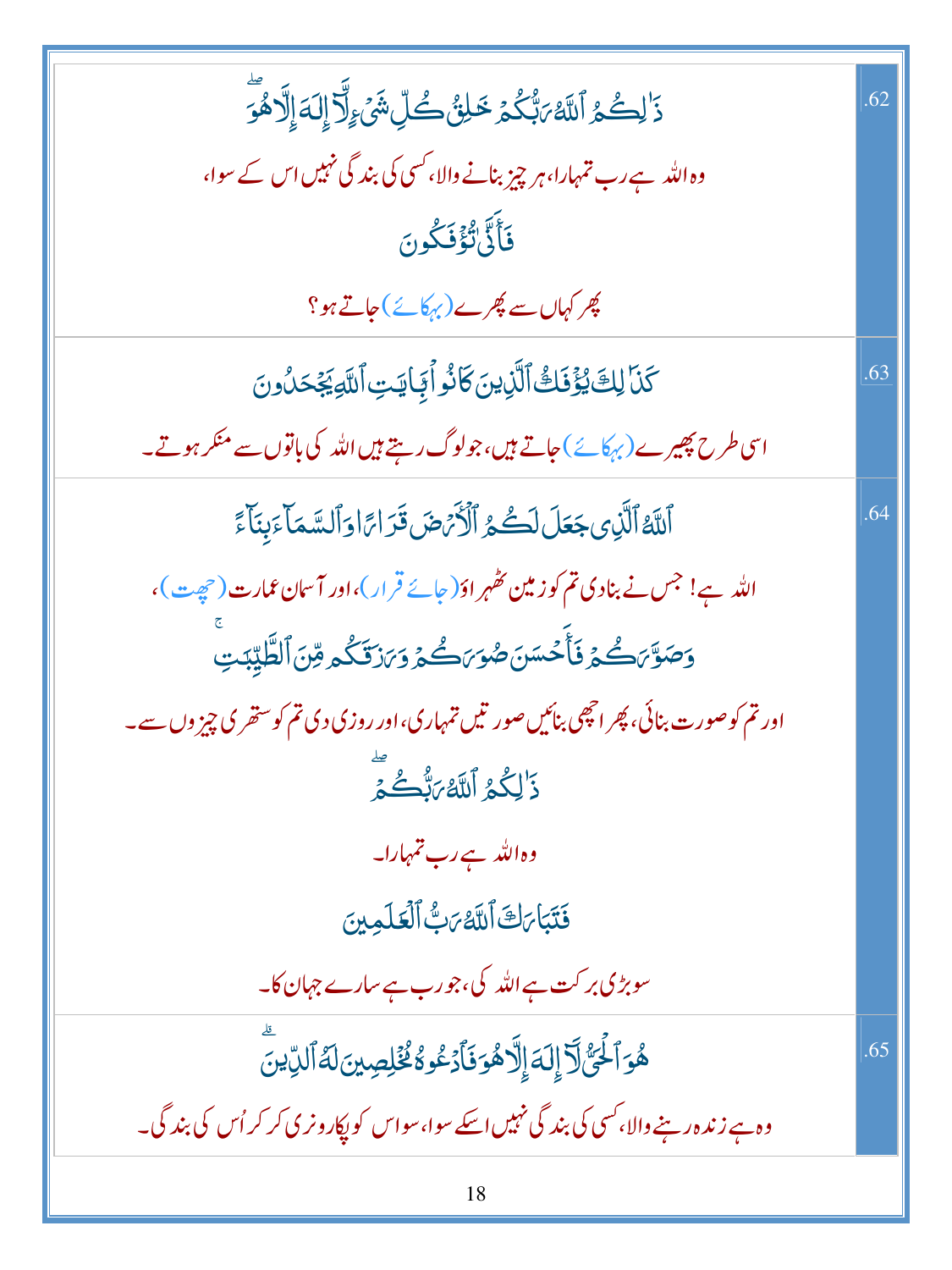| ٱلۡۡكَمَّلُ لِلَّهِِمَٰتِِّ ٱلۡقَلَمِینَ                                                                                                        |     |
|-------------------------------------------------------------------------------------------------------------------------------------------------|-----|
| سب خوبی اللہ کو جورب ہے سارے جہان کا۔                                                                                                           |     |
| ۛ قُلۡ إِنِّى هُٔمِيتُ أَنۡ أَعۡبُدَ ٱلَّذِينَ تَدۡ عُونَ مِن دُونِ ٱللَّهِ لَّمَّا جَاۤ ۚ ذِيَ ٱلۡبَيِّنَتُ مِن تَّ بِّي                       | .66 |
| ٹُو <sub>ک</sub> ہہ،مجھ کومنع ہوا کہ پُوجوں جنکوتم <sub>ل</sub> پکارتے ہو سوااللّٰہ کے،جب پہنچ <del>جکی</del> ں مجھ کو کھلی نشانیاں میرے رب سے، |     |
| <u>و</u> َأُمِرُتُ أَنۡ أُسۡلِمَ لِرَبِّ ٱلۡعَلَمِينَ                                                                                           |     |
| اور حکم ہوا کہ تابع رہوں جہان کے صاحب کا۔                                                                                                       |     |
| ۿؘۏٱڷؘۜڹؚؠڂڶڦؘڴڡڡؚۨڽڽڎ۠ڒٳٮٜ                                                                                                                     | .67 |
| وہی ہے جس نے بنایاتم کوخاک سے،                                                                                                                  |     |
| ڐؙ <sub>ڟ</sub> ۜٶڹڹ۠ۨڟؖڡؘ۬ۊٟڐؙ <sub>ڟ</sub> ۜٶڹؙۘٙٙٙٵؘڡۜۊٟڐؙۿ <i>ؚ</i> ڲؙڔۼػؙ۠۠۠۠ <sub>ڡٛ</sub> ٙڂؚڡڵۮؖ                                        |     |
| پھر پانی کی بوند سے، پھر لہو کی پھٹکی سے، پھر تم کو نکالتاہے لڑکے ( بچے )،                                                                      |     |
| ثُمَّ لِتَبۡلُغُوَاۡأَشُلَّكُمۡ ثُمَّ لِتَكُونُواۡشُيُوخَا                                                                                      |     |
| چر جب تک پېن <u>چواپ</u> خ زور (جوانی) کو، چر جب تک ہو جاؤ بوڑ ھے۔                                                                              |     |
| <u>وَمِ</u> نكُم <sup>ِ مِ</sup> ّن يُتَوَوِّ مِن تَبُلُّ                                                                                       |     |
| اور کوئی ہے <b>تم می</b> ں کہ بھر لیا(واپس ہلالیا) پہلے اس سے،                                                                                  |     |
| وَلِتَبۡلَغُوٓأَأَجَلاًمُّسَمَّىوَلَعَلَّكُمۡ تَعۡقِلُونَ                                                                                       |     |
| اور جب تک پہنچو لکھے وعدے کو،اور شاید تم بو حجھو۔                                                                                               |     |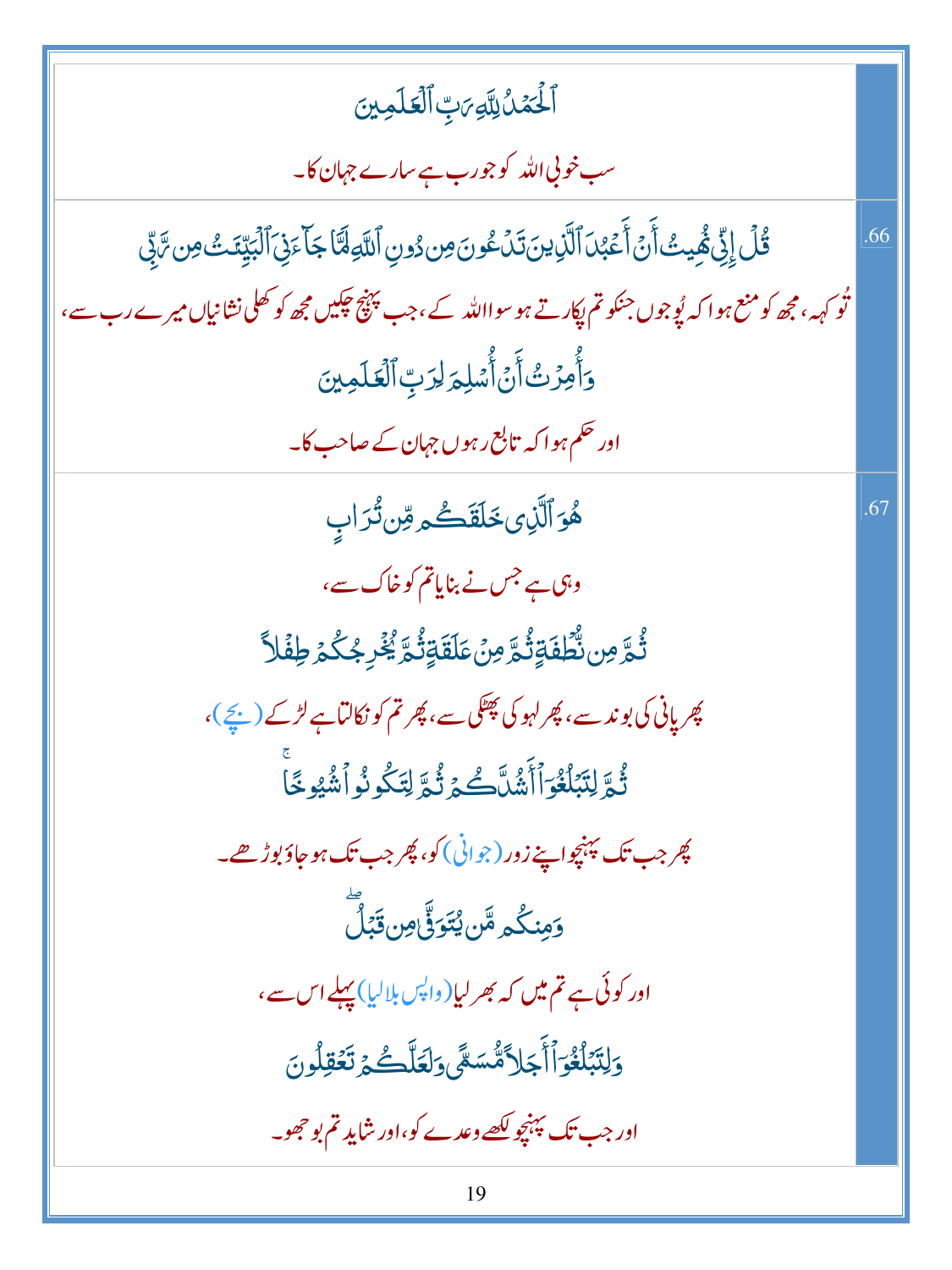| ۿؘۊٱڷۜڹ؈ <i>ؽ۠ڂ</i> ٙؠۦۅؘؿؙ <i>ڣ</i> ٟۑٮ۠ٛ                              | .68 |
|-------------------------------------------------------------------------|-----|
| وہ ہے جو حلا تا(زندہ کر تا)ہے اور مار تاہے،                             |     |
| فَإِذَاقَضَىٓ أَمَّرَّ افَإِئَّمَايَقُولُ لَهُ كُن فَيَكُونُ            |     |
| پھر جب حکم کرے کسی کام کو، تو یہی کہے اسکو کہ 'ہو'،وہ ہو جا تاہے۔       |     |
| أَلَمْ تَرَ إِلَى ٱلَّذِينَ يُجَدِلُونَ فِيَءَايَتِ ٱللَّهِ             | .69 |
| تُونے نہ دیکھے جو جھگڑتے ہیں اللہ کی باتوں میں،                         |     |
| أَلَّىٰ يُصۡرَفُونَ                                                     |     |
| کہاں سے پھرے جاتے ہیں؟                                                  |     |
| ٱلَّذِينَ كَنَّابُواْبِٱلْكِتَبِ وَبِمَآ أَمَّسَلَّنَا بِهِۦ مُسُلَّنَا | .70 |
| جنہوں نے حجٹلائی پہ کتاب،اور جو بھیجاہم نے اپنے رسولوں کے ساتھ،         |     |
| فَسَوْفَ يَعْلَمُونَ                                                    |     |
| سو آخر حان <u>لیں گے</u> ۔                                              |     |
| ۪ٳؚۮؚؚٱڷؘٲڬؘڶڵ؋ۣؾٲۧۘۼؘۘؾۊڥٟۄڋۊٱڶڛۜٞڷڛڷؽ۠ۺڂڹٛۏڹ                          | .71 |
| جب طوق پڑے ہیں ان کی گر دنوں میں اور زنجیریں، گھیلٹے جاتے ہیں۔          |     |
| ڣ۩ڶؖػڡؠؠۄؚڐؙ۠ <sub>ڟۜ</sub> ۏ۩ڷؾٞٲڔ <i>ؠ</i> ۠ۺڿۯۅڹ                     | .72 |
| جلتے پانی میں، پھر آگ میں ان کو جھو <del>گنتے</del> ہیں۔                |     |
| 20                                                                      |     |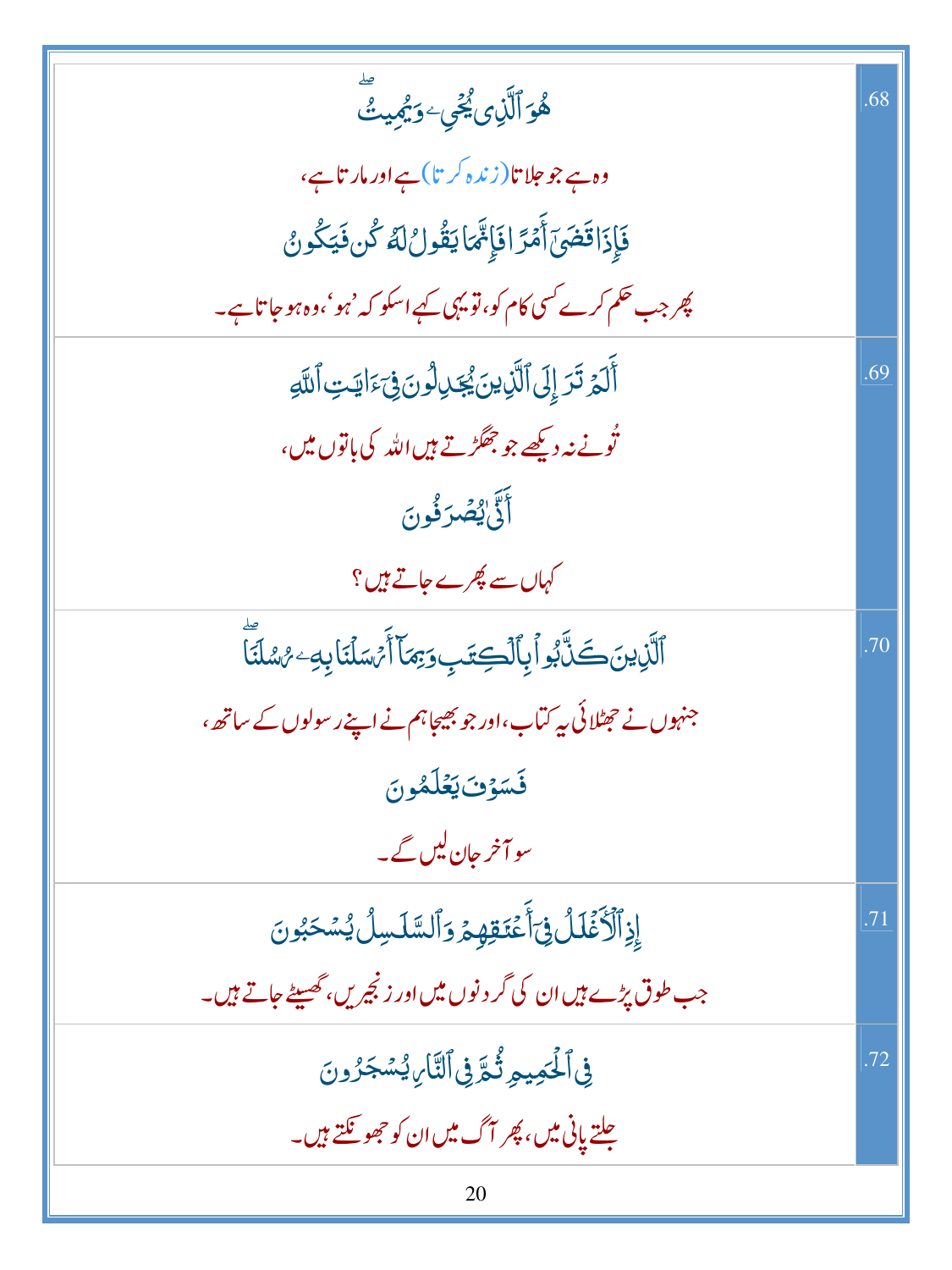| ثُمَّ قِيلَ لَهُمَّ أَيۡنَ مَا كُنتُمۡ تُشۡرِ كُونَ                                            | .73 |
|------------------------------------------------------------------------------------------------|-----|
| پھران کو کہاہے کہ کہاں گئے جن کو شریک بتاتے تھے؟                                               |     |
| مِندُونِ ٱللَّهِ                                                                               | .74 |
| اللّٰہ کے سوایہ                                                                                |     |
| قَالُواْضَلُّواْعَنَّابَلِلَّهُ نَكُن نَّكَ عُواْمِن قَبَلُ شَيًّا                             |     |
| بولے ہم سے چُوک (گَمِ ہو ) گئے، کوئی نہیں! ہم تو پکارتے نہ تھے پہلے کسی چیز کو۔                |     |
| كَنَا لِكَ يُضِلُّ ٱلتَّهُ ٱلْكَفِرِينَ                                                        |     |
| اسی طرح بجلا تا( بد حواس کر تا) ہے اللہ منکر وں کو۔                                            |     |
| ذَٰلِكُم بِمَا كُنتُمۡ تَفۡرَكُونَ فِى ٱلۡأَرۡصِ بِغَيۡرِ ٱلۡئِیِّ دَبۡمَا كُنتُمۡ تَمۡرَكُونَ | .75 |
| ىيەبدلەاس كاجوتم <sub>ارى</sub> ڭ <u>ھىتەپھر تەسھ</u> ەزىين ميں ناحق،اوراس كاجوتم اتراتے تھے۔  |     |
| ٱدۡخُلۡوَٱأَبَۡوَابَ جَهَنَّحَ خَلِلِينَ فِيهَا                                                | .76 |
| پیٹھو( داخل ہو) دروازوں میں دوزخ کے ،سد ار بنے کواس میں۔                                       |     |
| فَبِئَسَ مَثْوَى ٱلْمُتَكَبِّرِينَ                                                             |     |
| سو کیابد ٹھکاناہے غرور والوں کا۔                                                               |     |
| <u>فَ</u> أَصۡبِرۡۚ إِنَّ وَعۡدَ ٱللَّهِ حَقٌّ                                                 | .77 |
| سوتُو تِھُہرِ ارہ( صبر کر )، بیٹِک وعدہ اللّٰہ کاٹھیک ہے۔                                      |     |
| 21                                                                                             |     |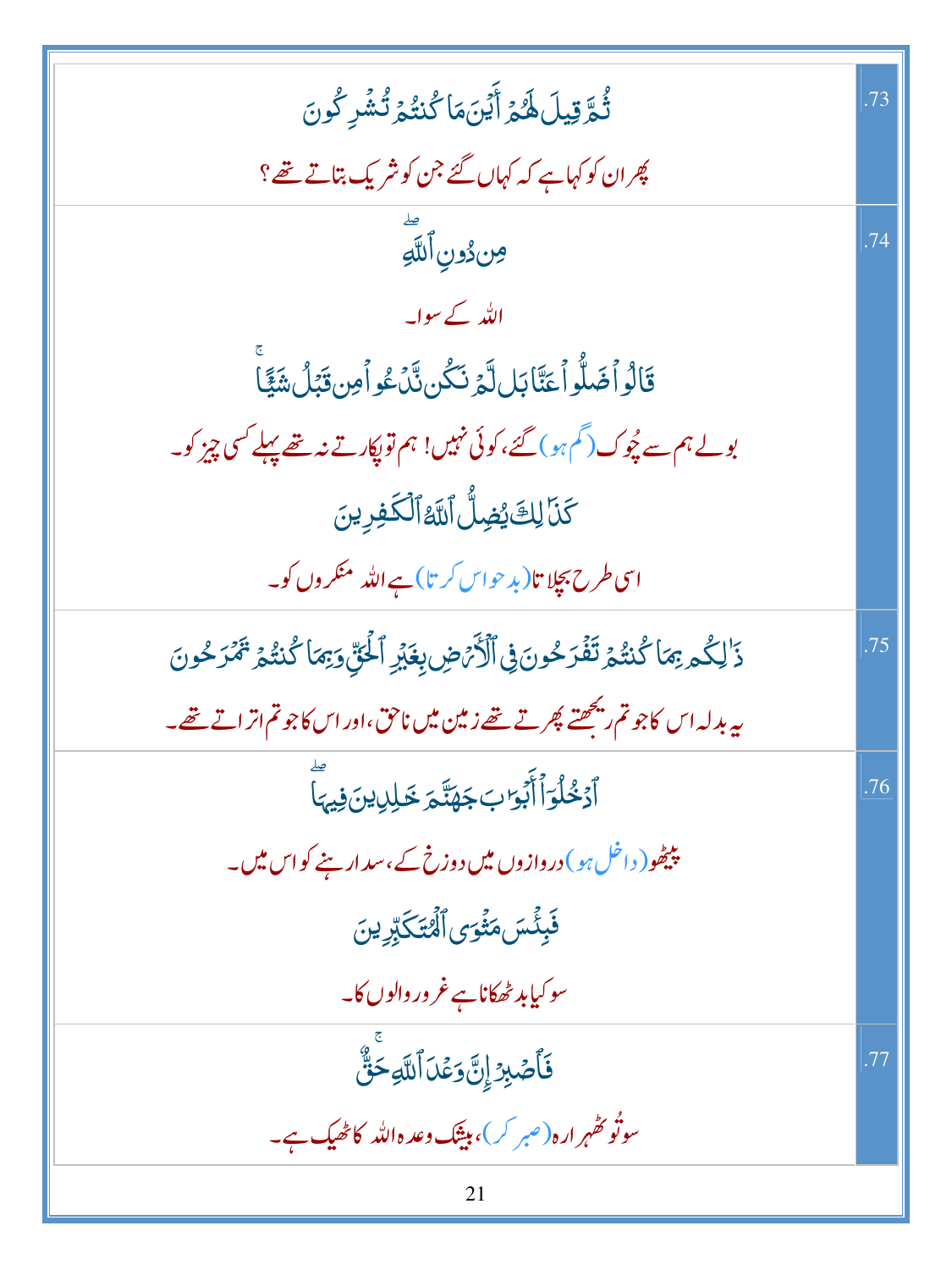| فَإِمَّا نُرِيَّنَكَ بَعۡضَ ٱلَّذِى نَعِلُهُمۡ أَوۡ نَتَوَفَّيَنَّكَ                                                                    |     |
|-----------------------------------------------------------------------------------------------------------------------------------------|-----|
| <i>پھر کبھ</i> ی ہم د کھائیں تجھ کو کوئی وعد ہجوان کو دیتے ہیں، یابھولیں تجھ کو،                                                        |     |
| فَإِلِيَّنَايُرْجَعُونَ                                                                                                                 |     |
| پھر ہماری طرف پھرے (لوٹے) آئیں گے۔                                                                                                      |     |
| <mark>وَلَقَّلۡ</mark> أَيۡسَلۡنَاۚ $\ell$ سُلاَّ قِن قَبَٰلِكَ مِنۡهُم مَّن قَصَصۡنَاۚ عَلَيۡكَ وَمِنۡهُم مَّن لَّمۡ نَقُصُصَ عَلَيۡكَ | .78 |
| اور ہم نے بھیجے ہیں بہت رسول تجھ سے پہلے، کوئی ان میں ہیں کہ سنایا تجھ کوانکااحوال، کوئی ہیں کہ نہیں سنایا۔                             |     |
| وَمَاكَانَ لِرَسُولٍ أَن يَأْتِيَ بَايَةٍ إِلَّا بِإِذَنِ ٱللَّهِ                                                                       |     |
| <sup>کس</sup> ی رسول کامقد ورنہ تھا، کہ لے آ تاکوئی نشانی، مگر اللہ کے حکم سے۔                                                          |     |
| فَإِذَاجَآءَأَمَّرُ ٱللَّهِقُّضِى بِٱلۡـٰٓئِّ وَخَسِرَ هُنَالِكَ ٱلۡٱبۡطِلُونَ                                                          |     |
| چرجب آیاحکم اللہ کا،فیصلہ ہو گیاانصاف سے اور ٹوٹے (خسارے ) میں آئے اس حگہ حجھوٹے۔                                                       |     |
| ٱللَّهُ ٱلَّذِى جَعَلَ لَكُمُ ٱلْأَنْعَمَ لِتَرْكَبُو أُمِنۡهَا وَمِنۡهَاتَأۡ كُلُونَ                                                   | .79 |
| اللہ ہے جس نے بناد پئے تم کو چوپائے تا کہ سواری کر وکتنوں (بعضوں) پر اور کتنوں کو کھاتے ہو۔                                             |     |
| وَلَكُمْ فِيهَامَنَفِعُ وَلِتَبَلُغُواً عَلَيْهَا حَاجَةً فِى صُدُورِكُمْ                                                               | .80 |
| ان میں تم کو بہت فائدے ہیں،اور تا( کہ ) پہنچوان پر چڑھ کر <sup>کس</sup> ی کام تک جو تمہارے جی میں ہو،                                   |     |
| وَعَلَيْهَا وَعَلَى ٱلْقُلَكِ تُحْمَلُونَ                                                                                               |     |
| اور ان پر ،اور کشتی پر لدے پھر تے ہو۔                                                                                                   |     |
|                                                                                                                                         |     |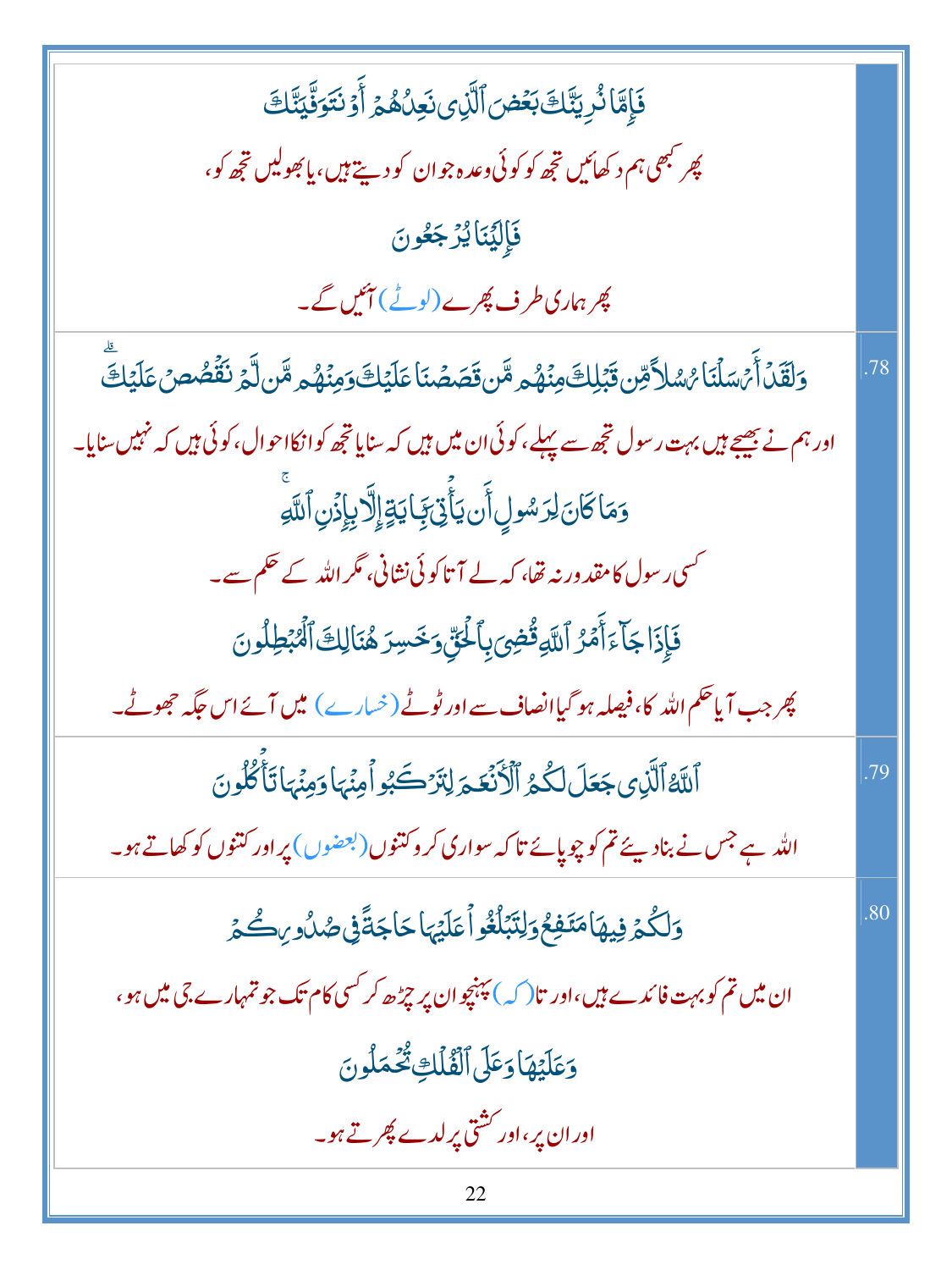| <u>ٷۑ۠ڔ</u> ۑػٛؽ؏ٵؾؾؚ <i>ڢ</i> ٷؘٲؙۜؠؘۜ؏ؘٳؾؾؚٲڷڶ <sub>ۜڶ</sub> ۊڷؙٮ۬ڬؚۯۅڹ                            | .81 |
|------------------------------------------------------------------------------------------------------|-----|
| اور د کھاتاہے تم کواپنی نشانیاں، پھر کون کون نشانیاں اپنے رب کی نہ مانو گے ؟                         |     |
| أَفَلَمُ يَسِبِرُواْ فِى ٱلْأَرْضِ فَيَنظُرُواْ كَيْفَ كَانَ عَقِبَةُ ٱلَّذِينَ مِن قَبَلِهِمْ       | .82 |
| کیا پھرے نہیں ملک میں کہ دیکھتے، آخر کیساہواان سے پہلوں کا؟                                          |     |
| كَانُوَأَأَكُثَرَ مِنْهُمْ وَأَشَلَّقُوَّةًوَءَاثَاءًا فِى ٱلْأَرْضِ                                 |     |
| وہ تھے ان سے زیادہ اور زور میں سخت، اور نشانیوں میں جو حچوڑ گئے ہیں زمین پر ،                        |     |
| فَمَآ أَغۡنَى عَنۡهُم مَّاكَانُواۡ لَيَكۡسِبُونَ                                                     |     |
| پھر کام نہ آیاان کوجو کمات <u>ے تھے</u> ۔                                                            |     |
| فَلَمَّا جَآءَهُمۡ رُسُلُهُم بِٱلۡبَيِّنَتِ فَرِحُواۡ بِمَا عِندَهُم مِّنَ ٱلۡعِلۡمِ                 | .83 |
| پھر جب پہنچےان پاس رسول ان کے کھلی نشانیاں لے کر ،ریجھنے لگے اس پر جوان کے پاس تھی خمر ،             |     |
| <u>وَحَاقَ بِهِم مَّاكَانُوآبِهِۦيَسۡتَهۡزِءُونَ</u>                                                 |     |
| اور اُلٹ پڑی ان پر جس چیز پر ٹھٹھا( ہنساکرتے ) کرتے تھے۔                                             |     |
| فَلَمَّا بَأَوَٱبَأَسَنَاقَالُوَٱءَامَنَّابِٱللَّهِوَحُلَّةُوَكَفَزَنَا بِمَا كُنَّابِهِۦهُشۡرِكِينَ | .84 |
| پھر جب دیکھی انہوں نے ہماری آفت، بولے یقین لائے اللہ اکیلے پر،اور حچوڑیں جو چیزیں شریک بتاتے تھے۔    |     |
| فَلَمَ يَكُّ يَنفَعُهُمُ إِيمَنُهُمْ لَمَّا بَأَوۡاۡ بَأَيۡسَنَآ                                     | .85 |
| پھر نہ ہوا کہ کام آئے،ان کویقین لاناان کا، جس وقت دیکھ چکے ہماراعذاب۔                                |     |
|                                                                                                      |     |